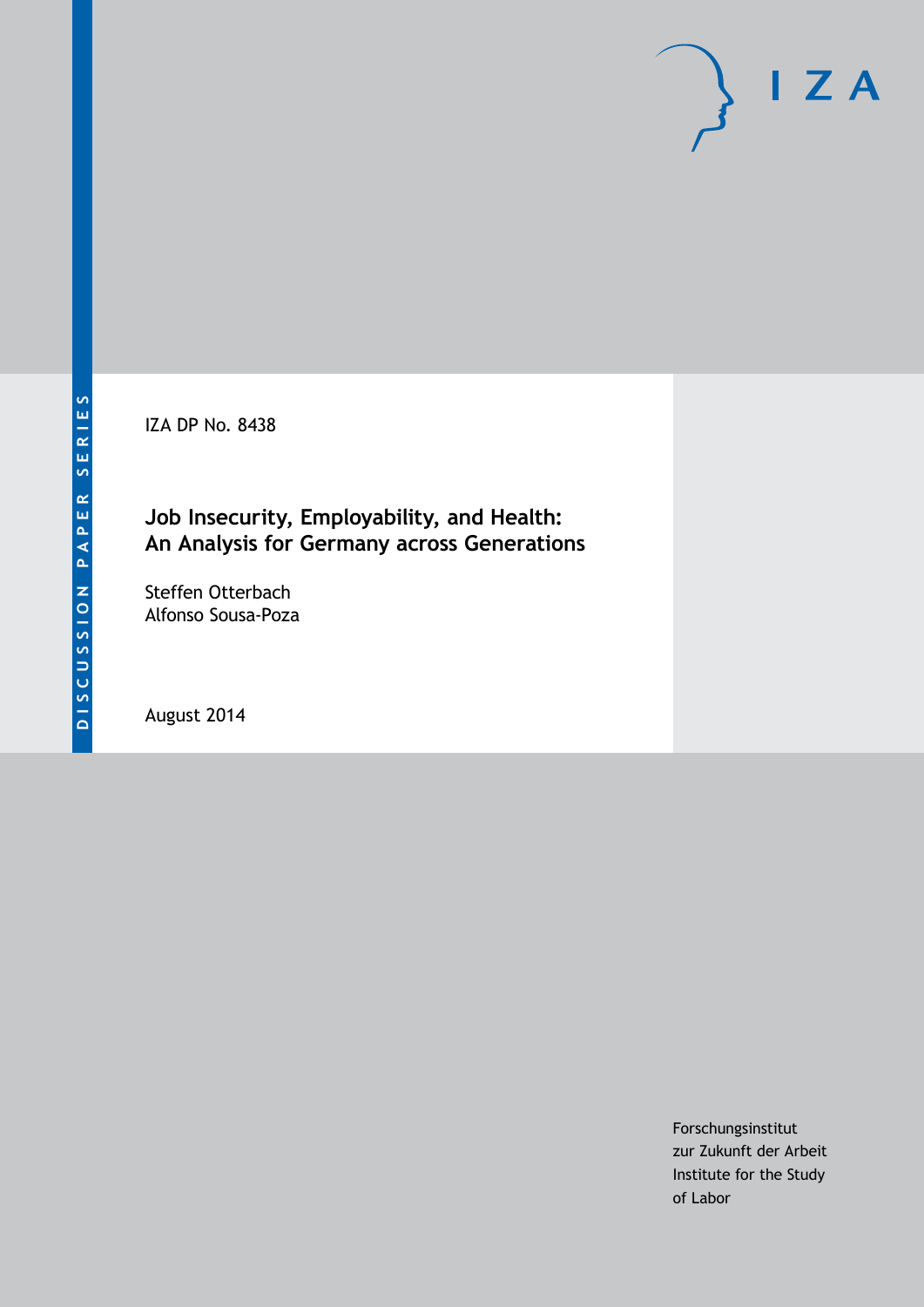# **Job Insecurity, Employability, and Health: An Analysis for Germany across Generations**

# **Steffen Otterbach**

*University of Hohenheim and IZA*

## **Alfonso Sousa-Poza**

*University of Hohenheim and IZA*

Discussion Paper No. 8438 August 2014

IZA

P.O. Box 7240 53072 Bonn Germany

Phone: +49-228-3894-0 Fax: +49-228-3894-180 E-mail: [iza@iza.org](mailto:iza@iza.org)

Any opinions expressed here are those of the author(s) and not those of IZA. Research published in this series may include views on policy, but the institute itself takes no institutional policy positions. The IZA research network is committed to the IZA Guiding Principles of Research Integrity.

The Institute for the Study of Labor (IZA) in Bonn is a local and virtual international research center and a place of communication between science, politics and business. IZA is an independent nonprofit organization supported by Deutsche Post Foundation. The center is associated with the University of Bonn and offers a stimulating research environment through its international network, workshops and conferences, data service, project support, research visits and doctoral program. IZA engages in (i) original and internationally competitive research in all fields of labor economics, (ii) development of policy concepts, and (iii) dissemination of research results and concepts to the interested public.

<span id="page-1-0"></span>IZA Discussion Papers often represent preliminary work and are circulated to encourage discussion. Citation of such a paper should account for its provisional character. A revised version may be available directly from the author.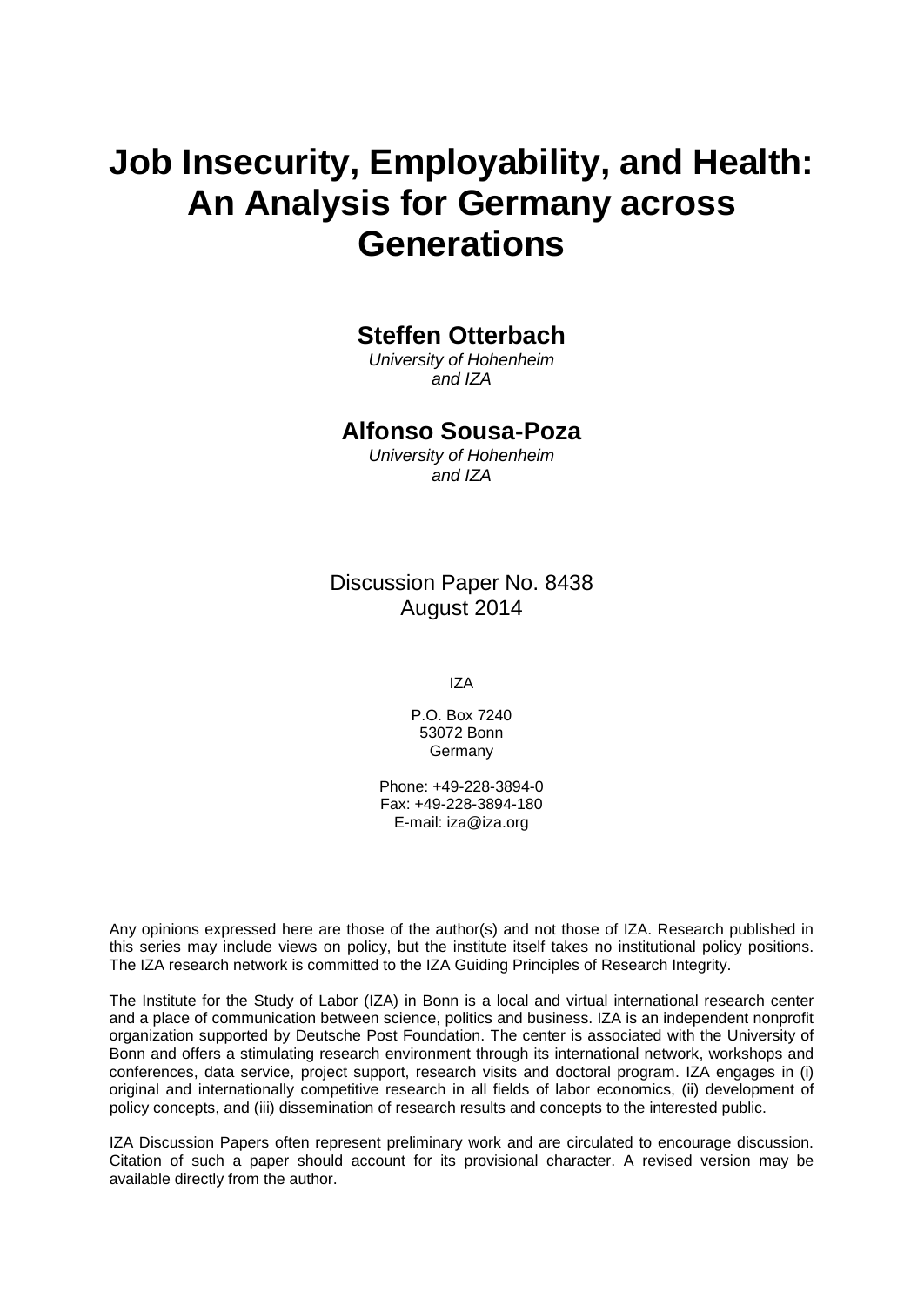IZA Discussion Paper No. 8438 August 2014

# **ABSTRACT**

# **Job Insecurity, Employability, and Health: An Analysis for Germany across Generations[\\*](#page-1-0)**

In this paper, we use 12 waves of the German Socio-Economic Panel to examine the relationship between job insecurity, employability and health-related well-being. Our results indicate that being unemployed has a strong negative effect on life satisfaction and health. They also, however, highlight the fact that this effect is most prominent among individuals over the age of 40. A second observation is that job insecurity is also associated with lower levels of life satisfaction and health, and this association is quite strong. This negative effect of job insecurity is, in many cases, exacerbated by poor employability.

JEL Classification: J21, J22

Keywords: job insecurity, employment, employability, well-being, health, Germany

Corresponding author:

Steffen Otterbach University of Hohenheim Institute for Health Care & Public Management Fruwirthstr. 48 70599 Stuttgart Germany E-mail: [steffen.otterbach@uni-hohenheim.de](mailto:steffen.otterbach@uni-hohenheim.de)

The data used in this publication were made available by the German Socio-Economic Panel Study at the German Institute for Economic Research (DIW), Berlin. This paper was presented at the research seminar of the Department of Health Systems Management at the Ben Gurion University in Beer-Sheva, Israel, and at the research seminar of the Institute for Health Care and Public Management at the University of Hohenheim, Germany. The authors would like to thank the seminar participants, as well as Peter Zweifel, Nadav Davidovich, and Jan Goebel at the DIW for valuable comments and discussion.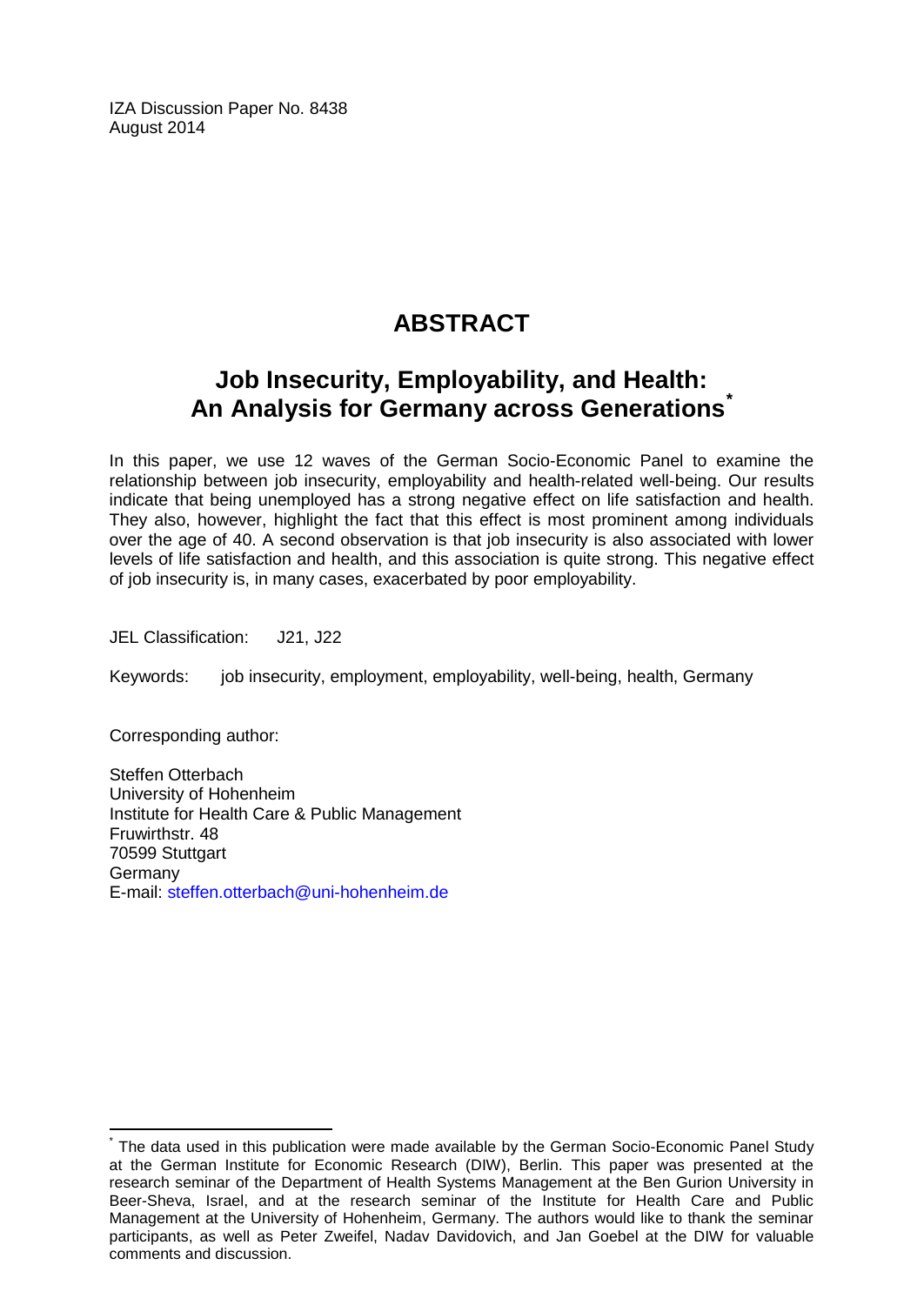#### **1 Introduction**

The widespread belief in many industrialized countries that job insecurity has been rising in recent decades is also reflected in the clear upward trend in media attention to this topic in the past few years. Suggested causes for this apparent increase in instability include an increase in flexible work arrangements, a rise in the number of small and medium-sized firms, an increase in (part-time) female employment, technological progress (especially increased use of IT and Internet communication in the past decade), a severe recession in the 1990s, and globalization. In fact, although it remains unclear whether this perceived trend actually exists (e.g., Bergmann and Mertens, 2011, p. 421), a large body of literature documents the negative effects of insecurity on health and general well-being (e.g., Astell-Burt and Feng, 2013; Catalano,1991). It also provides some evidence of job insecurity's heterogeneous effects across different regions and socio-economic groups, which could be attributable to employability. Put simply, good job prospects may mediate job insecurity's negative effects on well-being.

Despite the importance of this observation, little empirical evidence exists on employability's role in such a context, with the possible exception of Green (2011), who shows that an increase in men's employability from 0 to 100% reduces the detrimental effect of job insecurity by more than half. This observation is important because, as Green (2011) emphasizes, knowing the relation between job insecurity, employability, and well-being stands at the centre of the European debate over 'flexicurity' (European Commission, 2007), which combines increases in market flexibility (and thus possibly job insecurity) with measures to enhance employability (e.g., training). This debate also applies to Germany's turn-of-the-century Hartz Reforms (i.e., the German government's Agenda 2010), which increased market flexibility (e.g., by reducing unemployment benefits and forcing the unemployed to accept any type of legal job)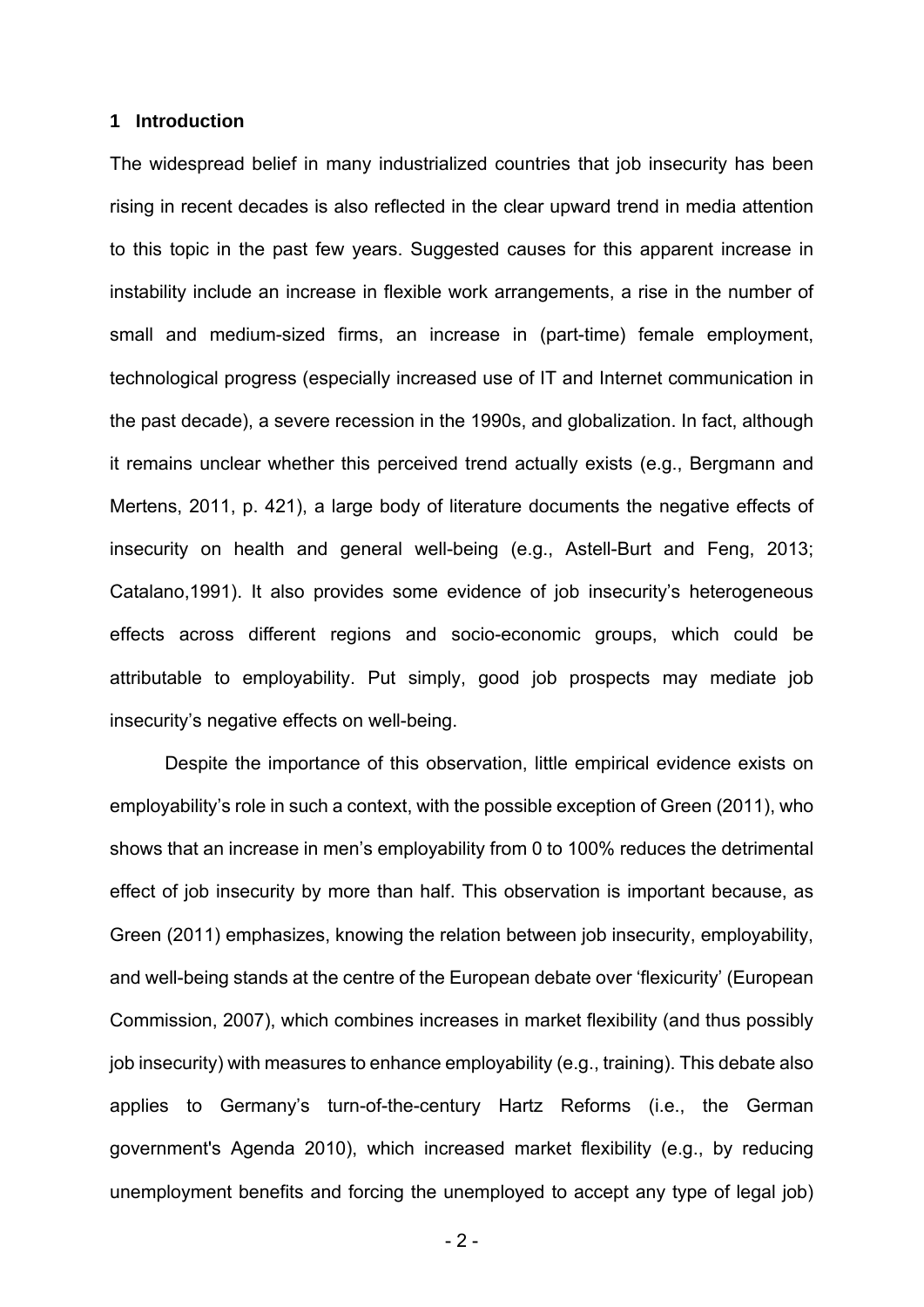while simultaneously trying to enhance employability (e.g., by increasing the number of job centres, supporting further vocational education from the German Federal Labour Agency, and introducing new types of employment).

The aim of this paper is to analyse the effect that job insecurity and employability have on health and general well-being in what we believe is the first such study for Germany and one of only a few that directly analyse the interplay of job insecurity and employability (see also Green, 2011). An additional study goal is to assess the effects of job insecurity, employability, and unemployment on health and well-being for different age groups, a little researched issue despite anecdotal evidence that these effects differ across the life course, with particularly severe unemployment and insecurity effects among the young and the old. For younger workers, the effects apparently stem from loss of human capital and corresponding effects on future earnings, while older workers tend to suffer re-employment difficulties. Finally, our analysis, being based on panel data, helps remedy the dearth of longitudinal studies on the effects of job insecurity and unemployment on well-being (Cheng and Chan, 2008).

As in many previous studies, our results indicate that being unemployed has a strong negative effect on both life satisfaction and health. They also, however, highlight the fact that this effect is, in general, most prominent among individuals over the age of 40. A second observation is that job insecurity is also associated with lower levels of life satisfaction and health, and this association is quite strong (up to half the size of being unemployed). These negative effects of job insecurity are, in many cases, exacerbated by poor employability.

The paper proceeds as follows: Section 2 reviews the relevant research, section 3 describes the data and methodology, section 4 presents the results, and section 5 outlines the conclusions.

- 3 -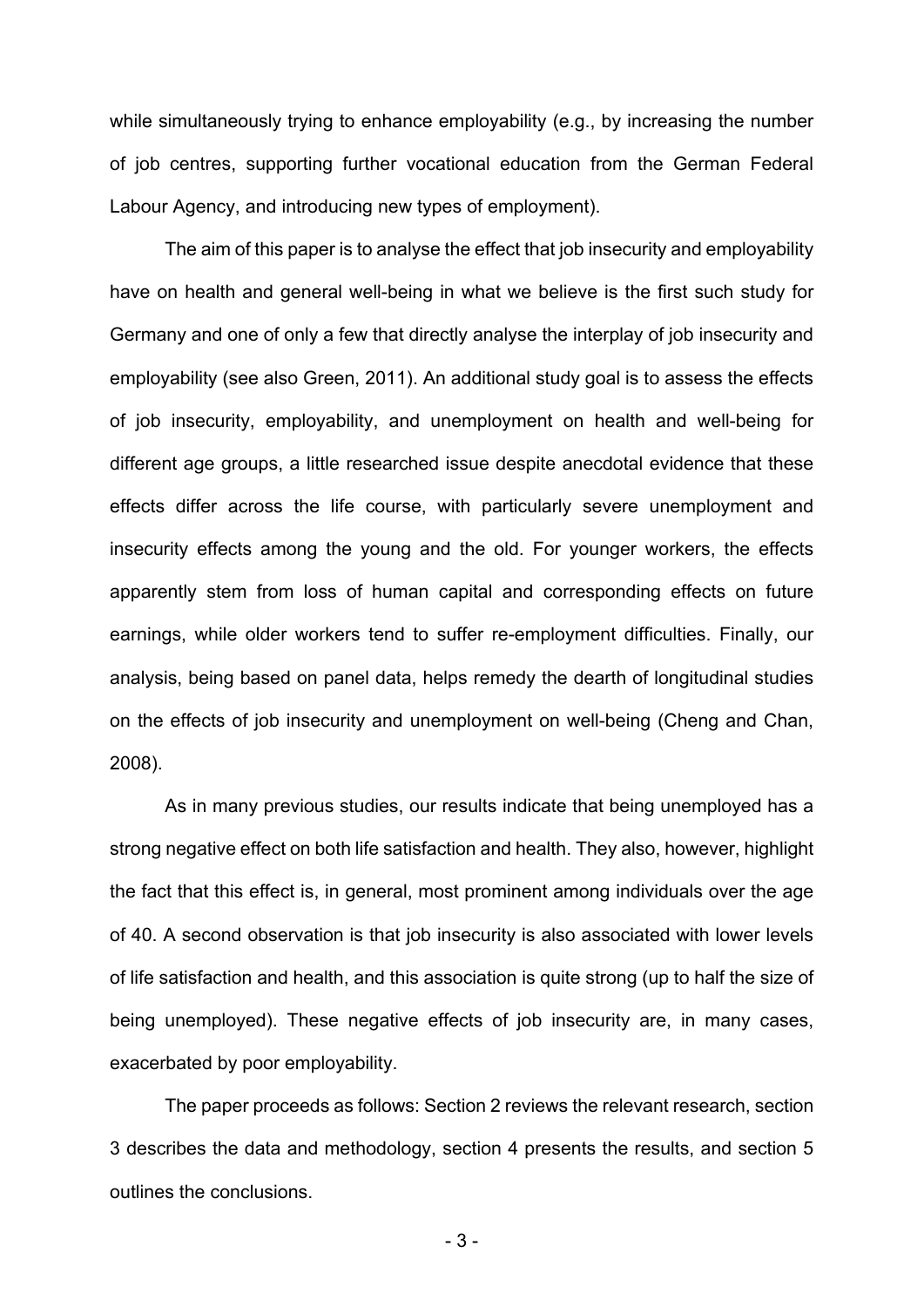### **2 Previous Research**

Since research on job insecurity gained momentum in the 1970s and 1980s, when many western economies faced hitherto unknown high unemployment rates, numerous studies have examined the 'nature, causes and consequences of this increasingly important phenomenon' (Greenhalgh and Rosenblatt, 1984, p. 438). This growing research interest is also well documented in a number of literature reviews and meta-analyses on job insecurity. Cheng and Chan (2008), for example, after reviewing 133 studies on how age, tenure, and gender moderate job insecurity's consequences, provide evidence that the negative relation between job insecurity and both physical and psychological health is more pronounced among older employees and employees with longer tenure than among younger employees and those with shorter tenure. They also replicate an earlier meta-analytic study by Sverke et al. (2002), which shows that job insecurity not only has adverse consequences for employees´ health but also for their well-being at work, job involvement, organizational commitment, work performance, and turnover intentions. The psychological literature, which sees job security as a stress factor, confirms its detrimental effect on health and well-being (Green, 2011; Cheng and Chan, 2008; Sverke et al., 2002).

Many of these and more recent studies, however, especially those in occupational psychology, can be criticized on the grounds of small and cross-sectional samples that often encompass only males in specific occupational groups. Thus, both Sverke et al. (2002, p. 259) and Cheng and Chan (2008, p. 291) detect a lack of longitudinal studies on the long-term consequences of job security and emphasize the importance of identifying the potential moderating effects on such consequences. Sverke et al. (2002), for instance, point to the need for further study on whether personality traits like positive and negative affectivity or neuroticism; personal dispositions like individual-specific need for security, centrality of work, or

- 4 -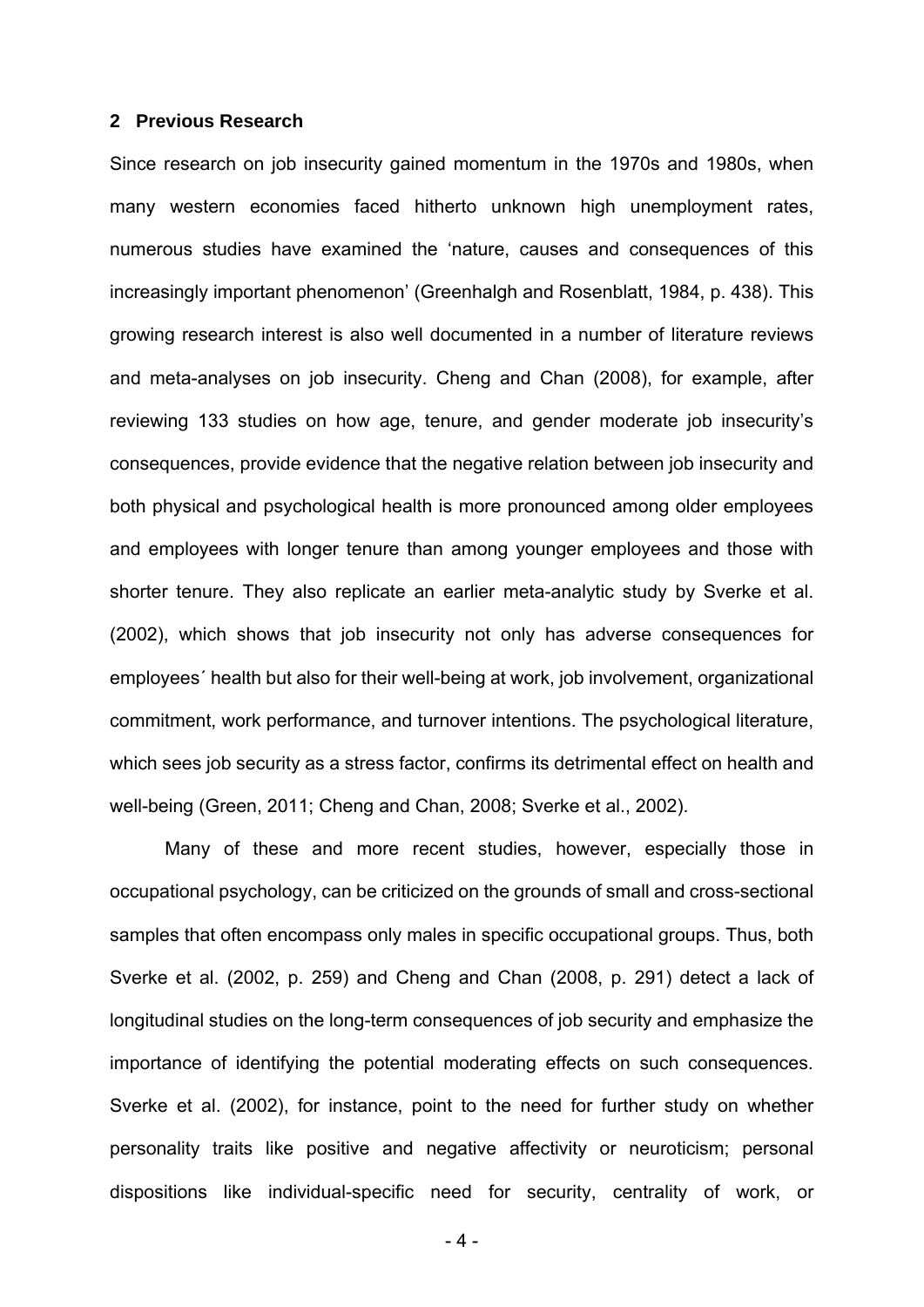employability; and demographic factors like age and family situation have buffering or aggravating effects on job insecurity's consequences.

In a recent literature review De Witte et al. (2012) investigate the role of mediators which possibly extenuate or aggravate the relationship between job insecurity and its various consequences. One possible mediator could be workers´ employability, i.e. an employee´s (self-perceived) chance of finding another job in the future. Good employability prospects could attenuate the negative consequences of job insecurity. For example, using a cross-sectional sample of 639 Belgian employees, Silla et al. (2009) show that good employment prospects can mitigate the negative effect of job insecurity on life satisfaction. Interestingly, however, employability appears to have no moderating effect on psychological distress (Silla et al., 2009, p. 747). Further evidence from a similar cross-sectional sample of 559 Belgian employees underscores employability's importance for workers´ well-being and suggests that employability can either serve as a means of securing jobs or can buffer the potential negative consequences of job insecurity (de Cuyper et al., 2008, p. 501). Berntson and Marklund (2007), using two waves of the National Working Life Cohort in Sweden, also show that self-perceived employability is positively related to overall health and mental well-being one year after the initial observation.

In fact, employability is of great importance for both employees and the unemployed, as demonstrated by Green's (2011) analysis of longitudinal and nationally representative data for Australia. Specifically, this author shows that perceiving one's own labour market prospects as good substantially reduces the detrimental effects of job insecurity and unemployment on life satisfaction and mental health. Knabe and Rätzel (2011), using panel data from the GSOEP, further demonstrate that both bad re-employability opportunities for the unemployed and job insecurity for the employed have detrimental effects on life satisfaction. Whilst Clark et

- 5 -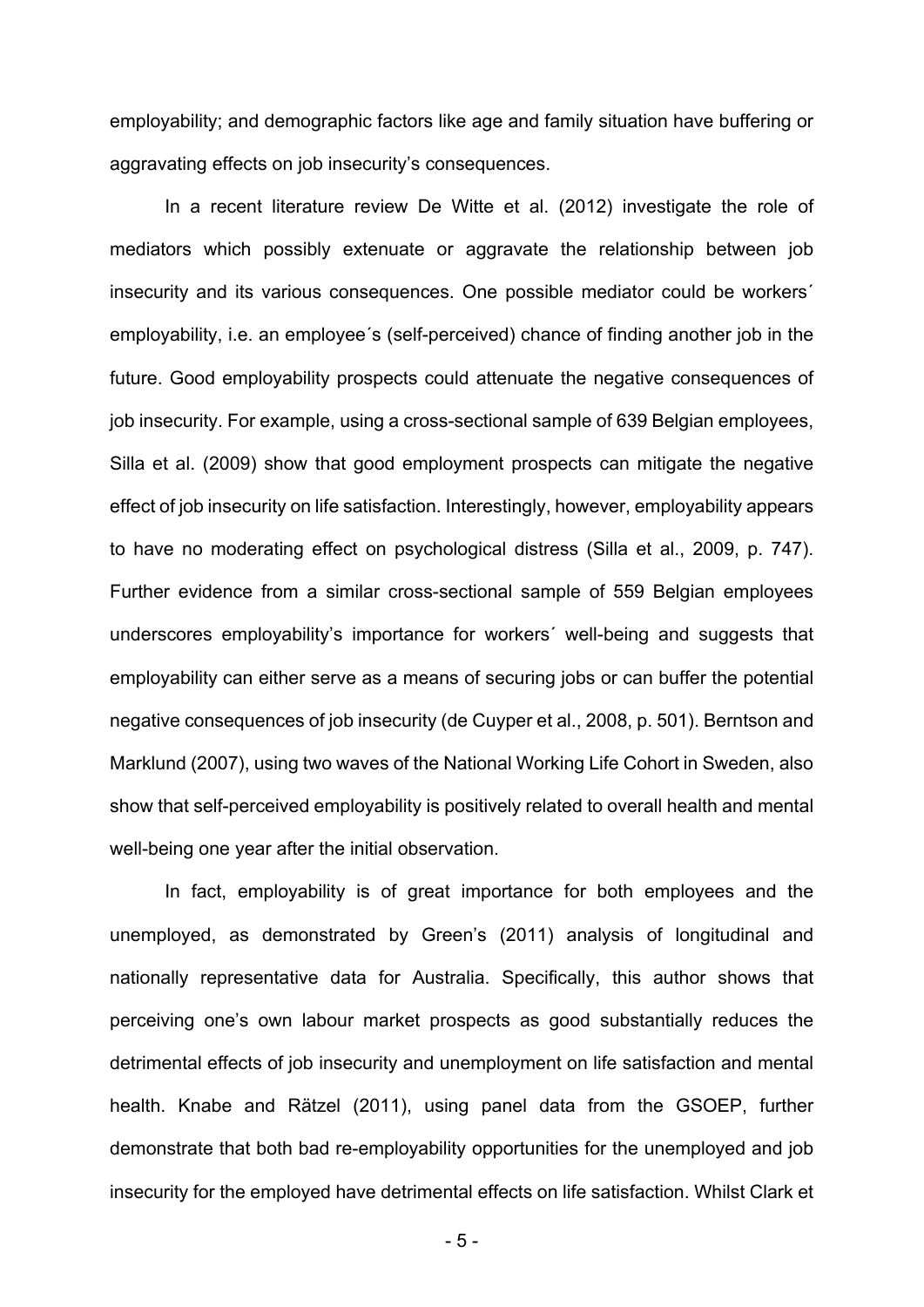al. (2001) in their study (which is also based on GSOEP data) indicate large negative effects of having experienced past unemployment on wellbeing (so-called scarring effects), Knabe and Rätzel (2011) demonstrate that this effect is diluted and becomes negligible by taking into account the fear of future unemployment and its negative effect on wellbeing (so-called scaring effect).

Additional studies by Clark (2003) and Clark et al. (2010), based on longitudinal data from the BHPS and GSOEP, respectively, focus on the social norm effects of unemployment. That is, whereas numerous psychological and economic studies suggest that being unemployed substantially decreases individual well-being (Clark and Oswald,1994; Winkelmann and Winkelmann,1998; Blanchflower and Oswald, 2004; Kassenboehmer and Haisken-DeNew, 2009; Flint et al., 2013), there is also strong evidence that the unemployment of others has an external effect on both the employed and the unemployed. Specifically, aggregate unemployment is negatively related to the employed but positively related to the unemployed, and these effects are more distinct among men than women (Clark, 2003, p. 345f; Clark et al., 2010, p. 60). According to Luechinger et al.'s (2010) comparison of German private sector and public sector workers, this negative relation between regional unemployment rates and worker happiness is mainly driven by economic insecurity and job insecurity. A similar 'fear-of-unemployment effect' is identified by di Tella et al. (2003) using data on 12 European countries and the U.S. from the Eurobarometer and General Social Survey, respectively (p. 823). These authors thus conclude that the total loss from a typical economic downturn – including psychological costs – is far beyond the pure monetary costs such as decreased GDP, diminished income, and increased unemployment.

Recent studies on the health consequences of fixed-term employment versus permanent employment also pinpoint job insecurity as an important mediating factor. For example, Virtanen et al. (2005), in their literature review, find a link between

- 6 -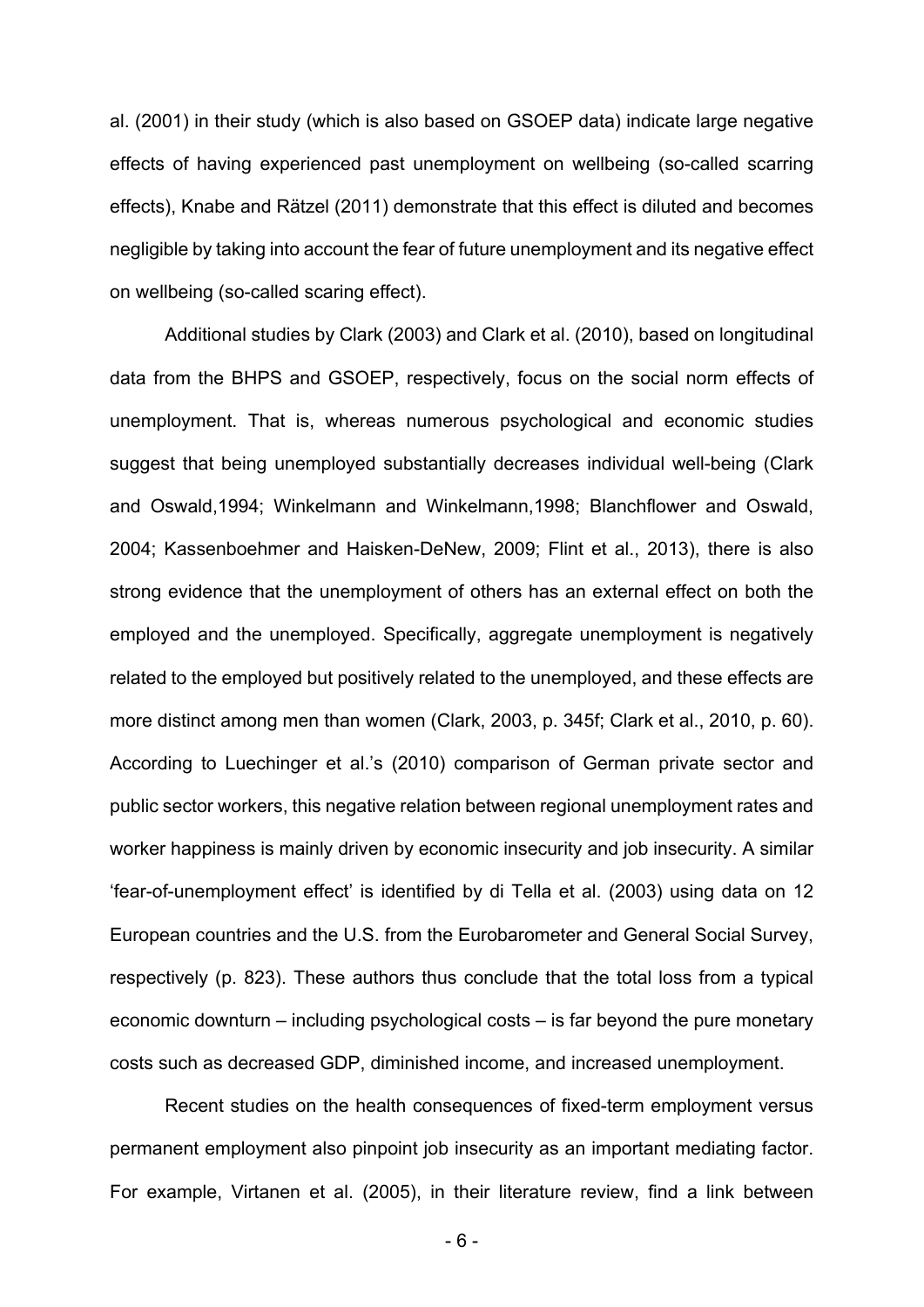temporary employment and psychological morbidity. This relation, however, is influenced by contextual factors such as job insecurity, the unemployment rate, and the share of temporary employed workers within a country (p. 619). Waenerlund et al. (2011) using Swedish cohort data, also conclude that the relation between temporary employment and both self-assessed health and psychological distress is partly captured by potential mediators like job insecurity, high job strain, and low cash margin (p. 536). In later work, Virtanen et al. (2011) analyse the impact of job insecurity on such health measures as self-assessed health, sleep quality, and mental health to determine whether job insecurity's negative effects on health are stronger among temporary or permanent workers. Interestingly, they find that such detrimental effects are independent of work contract type (p. 570).

Job security, therefore, has become an important part of the implicit psychological contract between employer and employee, which is seen as a fundamental parameter of the modern employer-employee relationship (Sok et al., 2013). Traditionally, in any such contract, the employer offers salary, advancement opportunities, job security, and other working conditions in exchange for workers´ skills, productivity, job performance, and organizational commitment (Ye et al., 2012). Many modern employer-employee relationships, however, are characterized by a lack of job security, meaning that employability has become an essential part of a new type of psychological contract under which employees engage in high levels of job performance and flexibility despite low levels of job security. Yet at the same time, employees expect an employer's support in advancing their employability (de Cuyper et al., 2008, p. 491).

In this paper, we contribute to this literature by analysing the effect of job insecurity on subjective well-being and different measures of individual health. In particular, we explicitly take into account the interaction between job insecurity and

- 7 -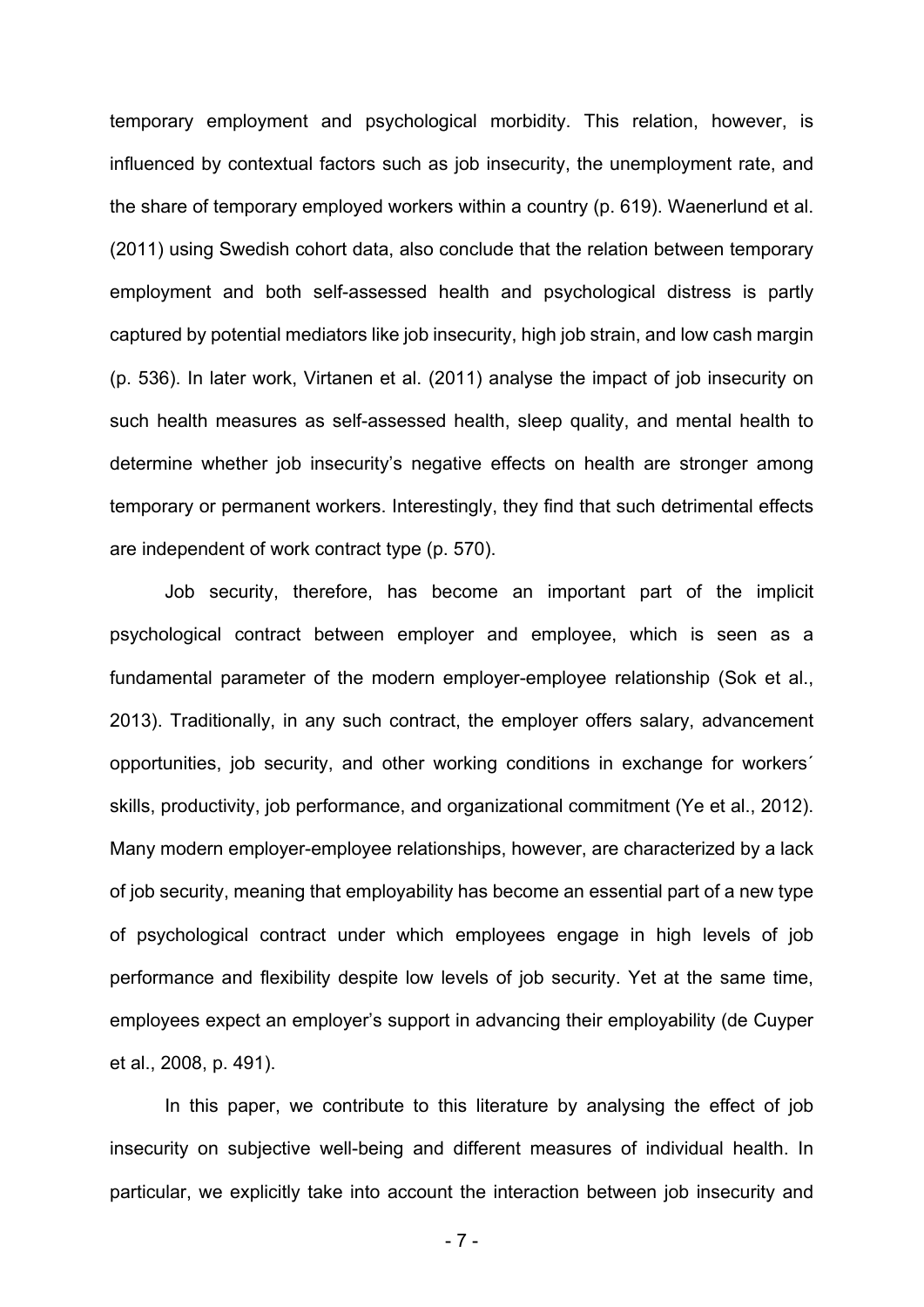employability (as in Green, 2011) and the impacts of individual and aggregate unemployment.

### **3 Data and Methodology**

In our extension of the previous literature, we employ data from the German Socio-Economic Panel  $(GSOEP)^1$ , one of the most widely used long-running panel studies in Europe. The GSOEP, repeated annually since 1984, currently encompasses about 12,000 households with approximately 21,000 individuals and is representative of the German population. In addition to self-reported variables that describe respondents´ overall life satisfaction and overall health (including health satisfaction and selfassessed health status), the GSOEP also contains physical and mental health scale scores based on a specific version of the SF-12v2™ questionnaire. These SF-12v2™ indicators, basically a subset of the SF-36v2TM Health Survey, have been collected at two-year intervals since 2002 and are considered a generally reliable and internationally applicable tool for measuring health-related quality of life.<sup>2</sup>

In this study, we analyse individuals aged 20 to 65 years who are either employed (full or part-time) or registered as unemployed, thereby excluding the economically inactive population. Both unemployed and employed respondents provide information about their individual employability. More specifically, they are asked whether it would be easy (1), difficult (2), or impossible (3) to find a new job if they were looking for one (unemployed) or to find a job that is at least as good as their current one if they lost their job today (employed)<sup>3</sup>. In a first step, we assign category (1) responses to the respective questions to a dummy variable 'good prospects' and

1

<sup>&</sup>lt;sup>1</sup> For further information on the GSOEP, see Wagner et al. (2007).

<sup>&</sup>lt;sup>2</sup> For further information on the GSOEP-specific version of the SF-12v2 questionnaire and the computation of the physical and mental health scale scores, see Andersen et al. (2007).

<sup>&</sup>lt;sup>3</sup> See Appendix Table A.1 for an overview of these and the outcome variables with respect to question format and coding.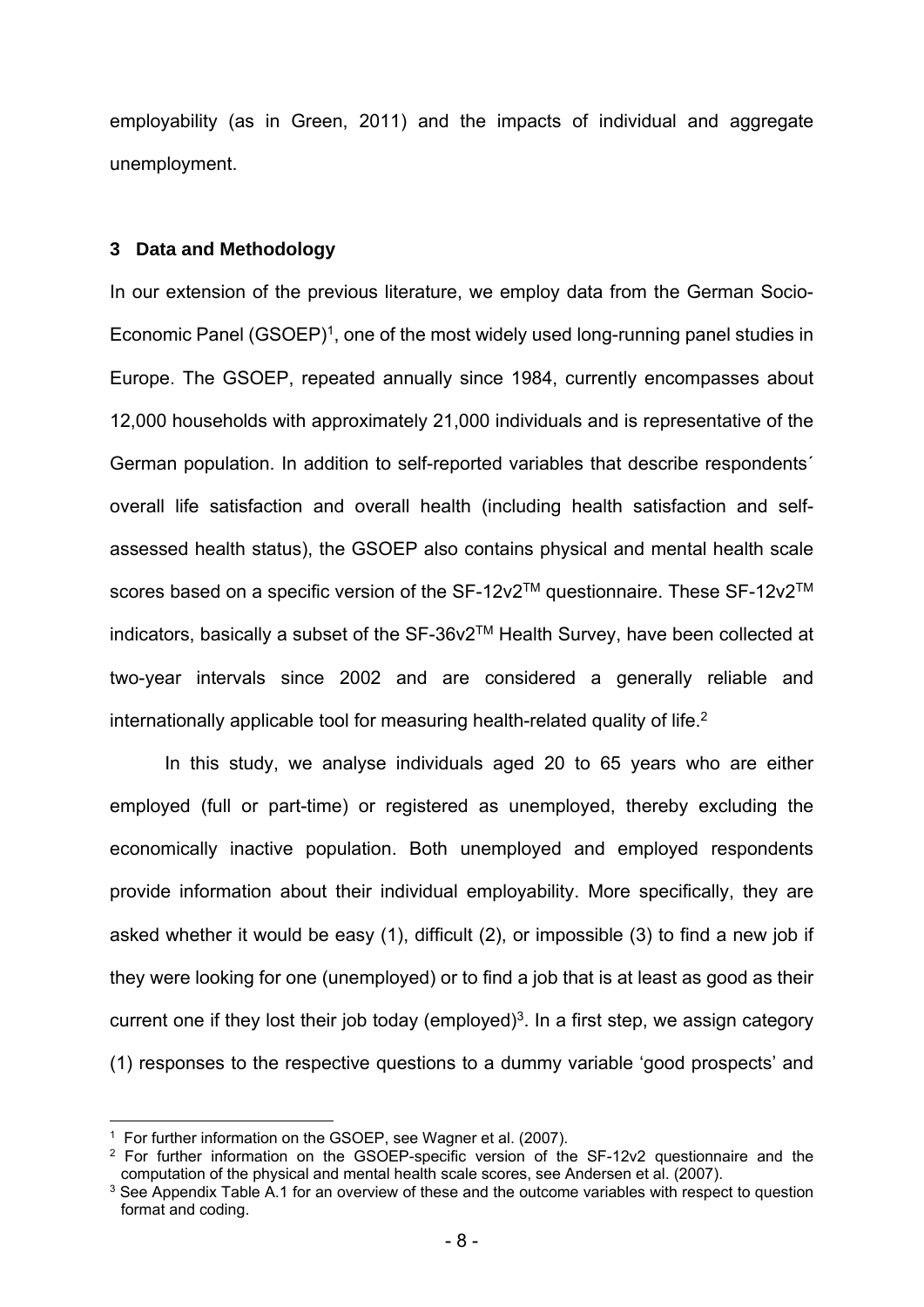categories (2) and (3) to a dummy variable 'bad prospects' for the unemployed and employed. In addition, we dichotomize the responses to a question asking employed respondents whether they are very concerned (1), somewhat concerned (2), or not concerned at all (3) about their job security into 'low job security', for (1) and (2), versus 'high job security', for (3). We are especially interested in whether employability – that is, having good or bad prospects – interacts with employment status and job security. In particular, we explore whether good prospects attenuate the potentially adverse effects of unemployment on well-being and whether interaction between job security and bad prospects affects life satisfaction and the health measures under analysis.

Because the GSOEP data also enable the linking of respondents' residences to regional and spatial indicators, we use unemployment rates and GDP per capita – both on the 400+ counties level (*Kreise* and *kreisfreie Städte*) – as control variables.4 By adding in a large variation of these macro-variables over both space and time, we can probe for spill-over effects on individual well-being arising from such (local) environmental variables (along the same lines as Di Tella et al., 2001).

Due to data availability our analysis of the dependent variables life satisfaction, health satisfaction and self-assessed health is carried out using an unbalanced panel for the years 1997, and 1999 to 2009. Physical and mental health scale scores are available and analysed for the years 2002, 2004, 2006, and 2008. Individuals are observed for an average period of 5.1 years (life satisfaction, health satisfaction and self-assessed health) and 2.5 years (physical and mental-health scale scores). Accepting Ferrer-i-Carbonell and Frijters's (2004) claim that it makes little difference whether variables of general satisfaction are treated as ordinal or cardinal, we estimate

1

<sup>4</sup> In principle, the German counties resemble the statistical nomenclature of the European Union on the NUTS 3 level but are not necessarily congruent. For further information on GSOEP regional data, see Knies and Spiess (2007).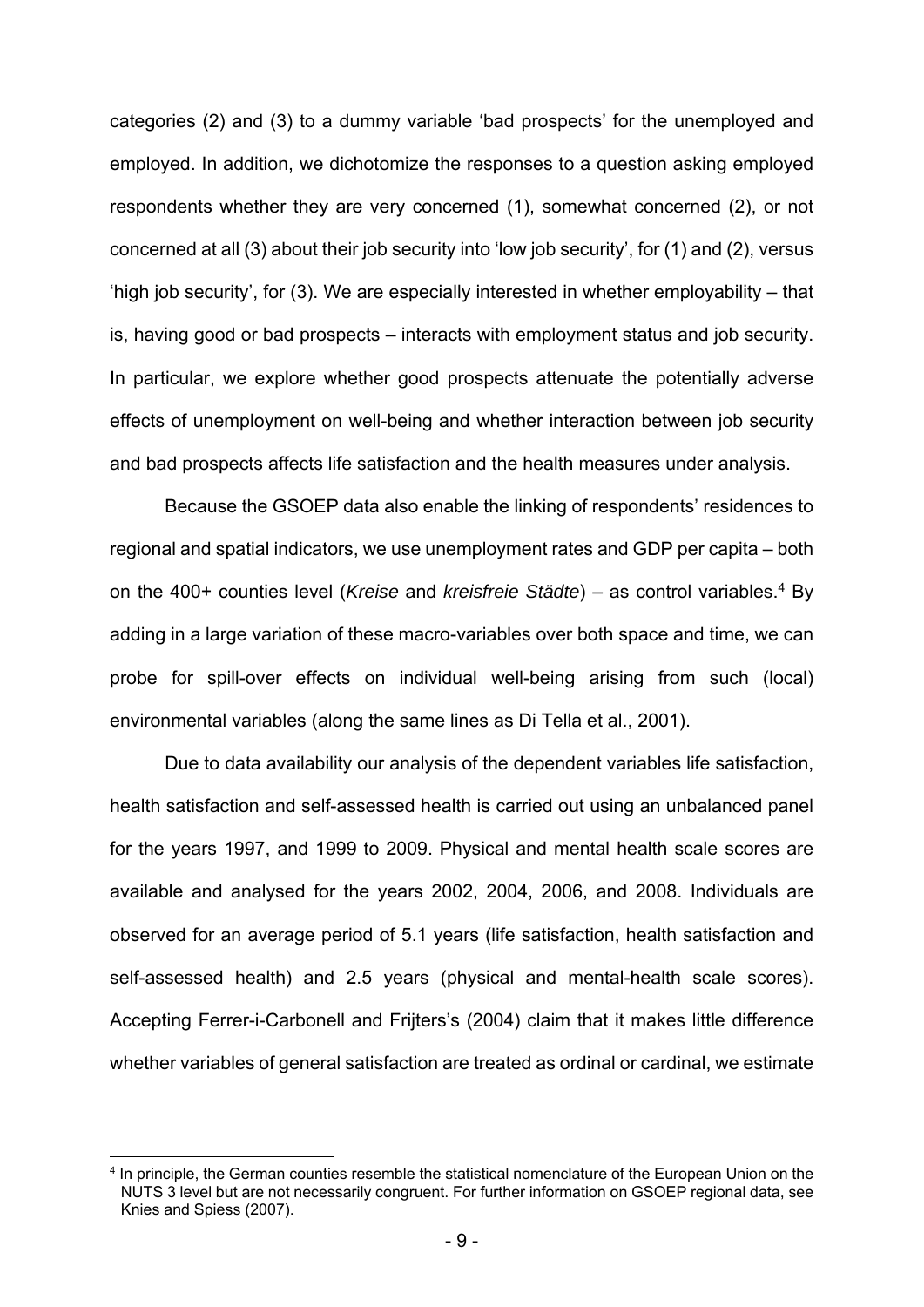fixed-effects models that treat all dependent variables as cardinal<sup>5</sup>. We also, however, pay serious attention to these authors' emphasis on controlling for time-invariant unobserved factors, especially in studies in which the outcomes and exposures are based on self-reports.

In this present study, both the life satisfaction and self-reported health variables, as well as the individual perceptions of employability and job security, are based on subjective self-reported data and could thus be influenced by unobserved personal traits like positive or negative affectivity, extrovertism, neuroticism, or hardiness (Brief et al.,1988; Watson et al,1988). Hence, to hold the influences of these unobserved third factors constant, we control for unobserved heterogeneity and estimate fixedeffects models of the following form:

$$
Y_{it} = \alpha + \beta_1 U E_{it} + \beta_2 (U E_{it} \times GP_{it}) + \beta_3 LowJS_{it} + \beta_4 (LowJS_{it} \times BP_{it}) + \beta_5 (HighJS_{it} \times BP_{it})
$$
  
+  $\gamma' X_{it} + \eta' Z_{kt} + \mu_i + \epsilon_{it}$ 

where Y<sub>it</sub> denotes individual *i*'s overall life satisfaction or health related well-being at time *t*, UE<sub>it</sub> is a dummy variable for being unemployed, and (UE<sub>it</sub> x GP<sub>it</sub>) is an interaction term of being unemployed and having good prospects for finding an appropriate position. LowJS $<sub>it</sub>$  is a dummy variable indicating low job security/job insecurity in terms</sub> of being very or somewhat concerned about job security. (LowJS<sub>it</sub> x BP<sub>it</sub>) is an interaction term between respondents' being exposed to job insecurity and having bad prospects for finding an appropriate position were they to lose their current job. Likewise, (HighJS<sub>it</sub> x BP<sub>it</sub>) is an interaction term between having a secure job and bad

1

<sup>5</sup> Additionally, we estimate fixed effects ordered logit models for the dependent variables life satisfaction, health satisfaction, and self-assessed health using the blow-up and cluster (BUC) estimator by Baetschman, Staub, and Winkelmann (2011). The results (direction and significance of the coefficients) remain unchanged and are available upon request from the authors.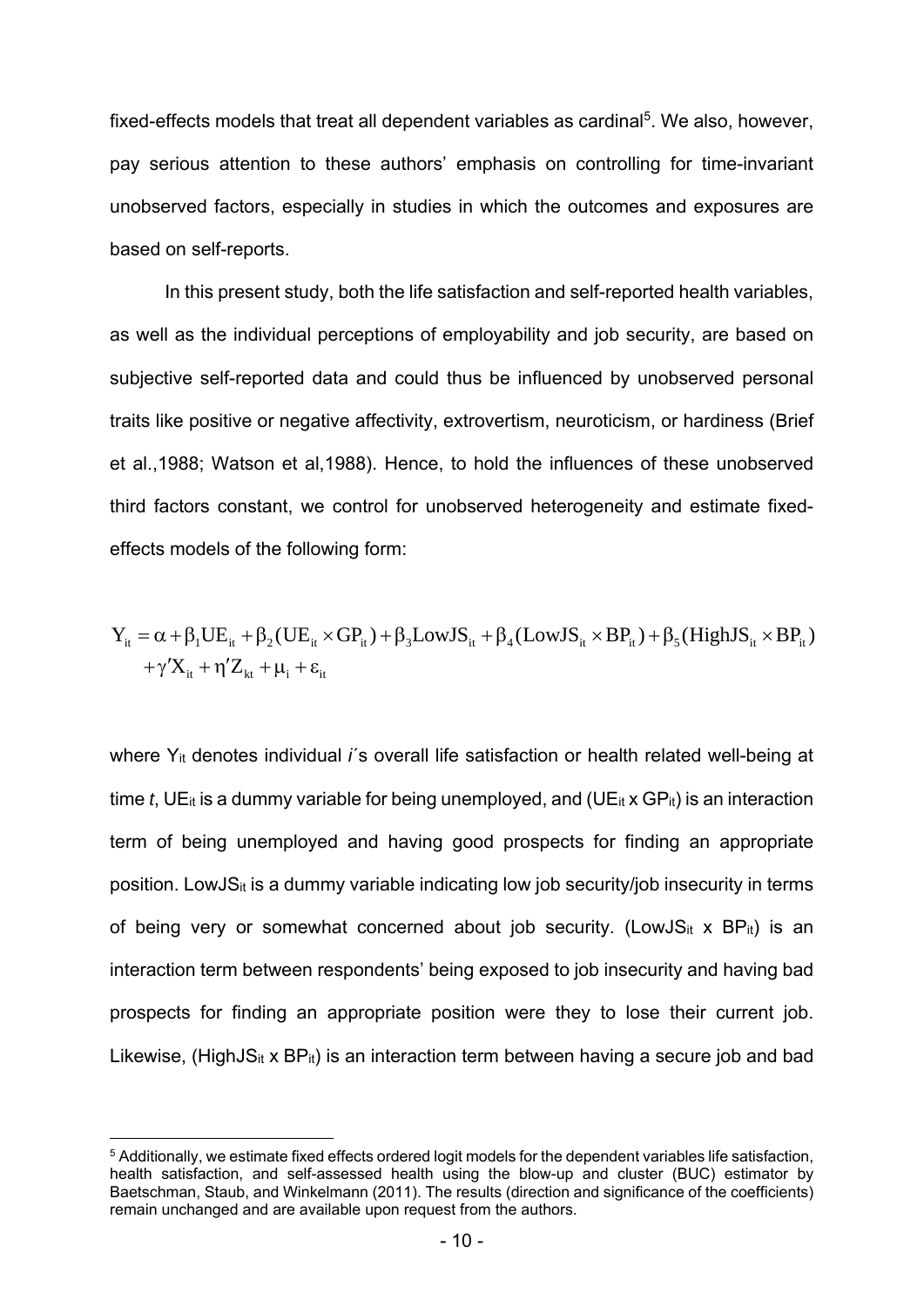prospects for finding as good a job in case of job loss.  $X_{it}$  is a set of standard control variables used in the well-being literature: net household income per capita, being married, the number of children, a dummy variable indicating whether a person in need of care is living in the household, a dummy variable for whether respondents own the accommodation they live in, and the grade of disability. This variable vector also includes dummy variables for age categories and years.  $Z_{kt}$  is a set of macro-variables – local unemployment rates and GDP per capita on the county level – while  $\mu_{it}$ , captures unobserved individual-specific effects and  $\epsilon_{it}$  is a disturbance term. All models are estimated for men and women separately and standard errors are clustered at the county and year level. To assess whether the impact of unemployment, low job security, or employability on life satisfaction and health varies across age, we also run the regression models separately for different age groups.

### **4 Results**

Our initial descriptive analysis illustrates the distribution of the sample by labour force status; that is, the categories resulting from the (interacted) dummy variable specification of our regression models (see table 1). Table 2 reports the group-specific means of the dependent variables according to these categories.

|                                    |         | TOTAL   |        | <b>MEN</b> | WOMEN        |         |
|------------------------------------|---------|---------|--------|------------|--------------|---------|
| Labour force status                | Freq.   | Percent | Freg.  | Percent    | Freq.        | Percent |
| <b>Unemployed</b>                  |         |         |        |            |              |         |
| Unemployed x good prospects        | 346     | 0.27    | 198    | 0.29       | 148          | 0.25    |
| Unemployed x bad prospects         | 9.098   | 7.17    | 4.626  | 6,82       | 4.472        | 7,58    |
| <b>Employed</b>                    |         |         |        |            |              |         |
| Low job security x good prospects  | 7.517   | 5.93    | 4.214  | 6.21       | 3.303        | 5.6     |
| Low job security x bad prospects   | 57.996  | 45.73   | 32.017 |            | 47,18 25.979 | 44,06   |
| High job security x good prospects | 15.551  | 12,26   | 8.021  | 11,82      | 7.530        | 12,77   |
| High job security x bad prospects  | 36.317  | 28,64   | 18.780 | 27,68      | 17.537       | 29,74   |
| Total                              | 126.825 | 100     | 67.856 | 100.       | 58.969       | 100     |

**Table 1:** Absolute and relative frequency distributions of labour force status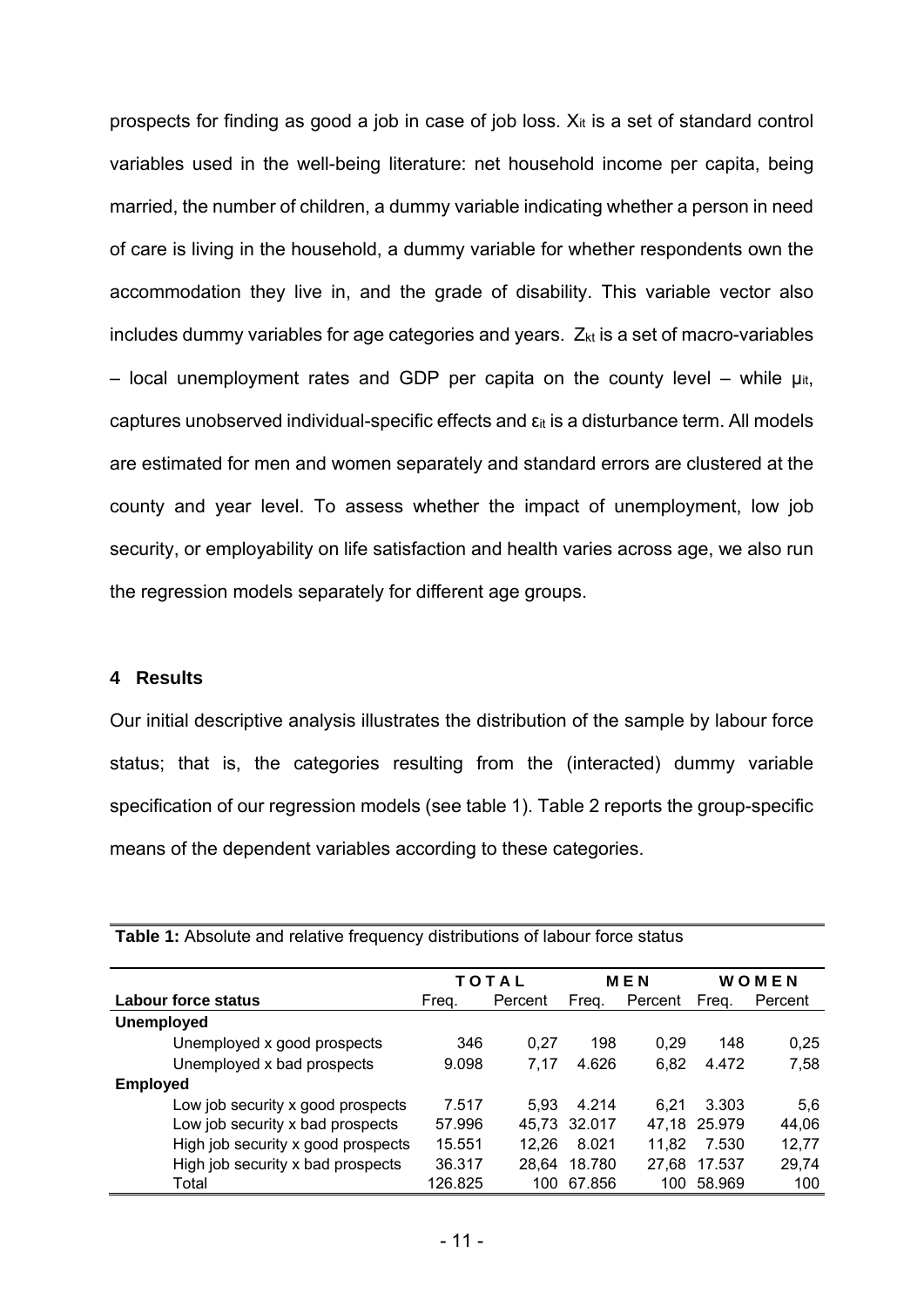|                                    | TOTAL      |           | <b>MEN</b> |           | WOMEN  |           |
|------------------------------------|------------|-----------|------------|-----------|--------|-----------|
|                                    | Mean       | <b>SE</b> | Mean       | <b>SE</b> | Mean   | <b>SE</b> |
| <b>Life satisfaction</b>           |            | 6,99 0,00 |            | 6,98 0,01 | 6,99   | 0,01      |
| Unemployed x good prospects        |            | 6,77 0,10 |            | 6,61 0,15 | 6,99   | 0,14      |
| Unemployed x bad prospects         |            | 5,60 0,02 |            | 5,42 0,03 | 5,78   | 0,03      |
| High job security x good prospects |            | 7,63 0,01 |            | 7,66 0,02 | 7,60   | 0,02      |
| High job security x bad prospects  |            | 7,45 0,01 |            | 7,47 0,01 | 7,42   | 0,01      |
| Low job security x good prospects  |            | 7,06 0,02 |            | 7,05 0,02 | 7,07   | 0,03      |
| Low job security x bad prospects   |            | 6,74 0,01 |            | 6,75 0,01 | 6,73   | 0,01      |
| Number of observations             | 126.825    |           | 67.856     |           | 58.969 |           |
| <b>Health satisfaction</b>         |            | 6,94 0,01 |            | 6,97 0,01 | 6,92   | 0,01      |
| Unemployed x good prospects        |            | 7,29 0,12 |            | 7,16 0,16 | 7,47   | 0,17      |
| Unemployed x bad prospects         |            | 6,20 0,02 |            | 6,19 0,04 | 6,22   | 0,03      |
| High job security x good prospects | 7,50       | 0,02      |            | 7,60 0,02 | 7,40   | 0,02      |
| High job security x bad prospects  |            | 7,14 0,01 |            | 7,15 0,01 | 7,12   | 0,01      |
| Low job security x good prospects  |            | 7,17 0,02 |            | 7,20 0,03 | 7,14   | 0,03      |
| Low job security x bad prospects   |            | 6,76 0,01 |            | 6,78 0,01 | 6,73   | 0,01      |
| Number of observations             | 126.778    |           | 67.830     |           | 58.948 |           |
|                                    |            |           |            |           |        |           |
| Self-assessed health               | 3,55       | 0,00      |            | 3,57 0,00 | 3,53   | 0,00      |
| Unemployed x good prospects        |            | 3,69 0,05 |            | 3,65 0,07 | 3,75   | 0,08      |
| Unemployed x bad prospects         |            | 3,22 0,01 |            | 3,23 0,02 | 3,22   | 0,01      |
| High job security x good prospects |            | 3,80 0,01 |            | 3,87 0,01 | 3,74   | 0,01      |
| High job security x bad prospects  | 3,61       | 0,00      |            | 3,63 0,01 | 3,58   | 0,01      |
| Low job security x good prospects  |            | 3,70 0,01 |            | 3,73 0,01 | 3,66   | 0,01      |
| Low job security x bad prospects   |            | 3,49 0,00 | 3,50       | 0,00      | 3,47   | 0,01      |
| Number of observations             | 126.813    |           | 67.847     |           | 58.966 |           |
| <b>Physical health scale</b>       | 50,93 0,05 |           | 51,31 0,07 |           | 50,51  | 0,08      |
| Unemployed x good prospects        | 52,55 0,82 |           | 52,19      | 1,17      | 53,07  | 1,07      |
| Unemployed x bad prospects         | 47,46 0,20 |           | 47,40 0,29 |           | 47,53  | 0,28      |
| High job security x good prospects | 53,25 0,14 |           | 54,03 0,19 |           | 52,43  | 0,22      |
| High job security x bad prospects  | 51,32 0,09 |           | 51,73 0,13 |           | 50,89  | 0,14      |
| Low job security x good prospects  | 52,86 0,20 |           | 53,31 0,26 |           | 52,31  | 0,31      |
| Low job security x bad prospects   | 50,59 0,08 |           | 50,93 0,10 |           | 50,19  | 0,12      |
| Number of observations             | 45.431     |           | 24.063     |           | 21.368 |           |
|                                    |            |           |            |           |        |           |
| <b>Mental health scale</b>         | 48,81      | 0,06      | 49,79 0,07 |           | 47,70  | 0,08      |
| Unemployed x good prospects        | 47,53 0,89 |           | 47,01      | 1,24      | 48,30  | 1,23      |
| Unemployed x bad prospects         | 46,36 0,21 |           | 47,32 0,29 |           | 45,37  | 0,29      |
| High job security x good prospects | 50,60 0,16 |           | 51,60 0,20 |           | 49,54  | 0,23      |
| High job security x bad prospects  | 50,79 0,10 |           | 51,85 0,13 |           | 49,70  | 0,15      |
| Low job security x good prospects  | 47,96 0,23 |           | 49,15 0,30 |           | 46,46  | 0,34      |
| Low job security x bad prospects   | 47,74 0,08 |           | 48,75 0,11 |           | 46,52  | 0,13      |
| Number of observations             | 45.431     |           | 24.063     |           | 21.368 |           |

**Table 2:** Means and grouped means of dependent variables by labour force status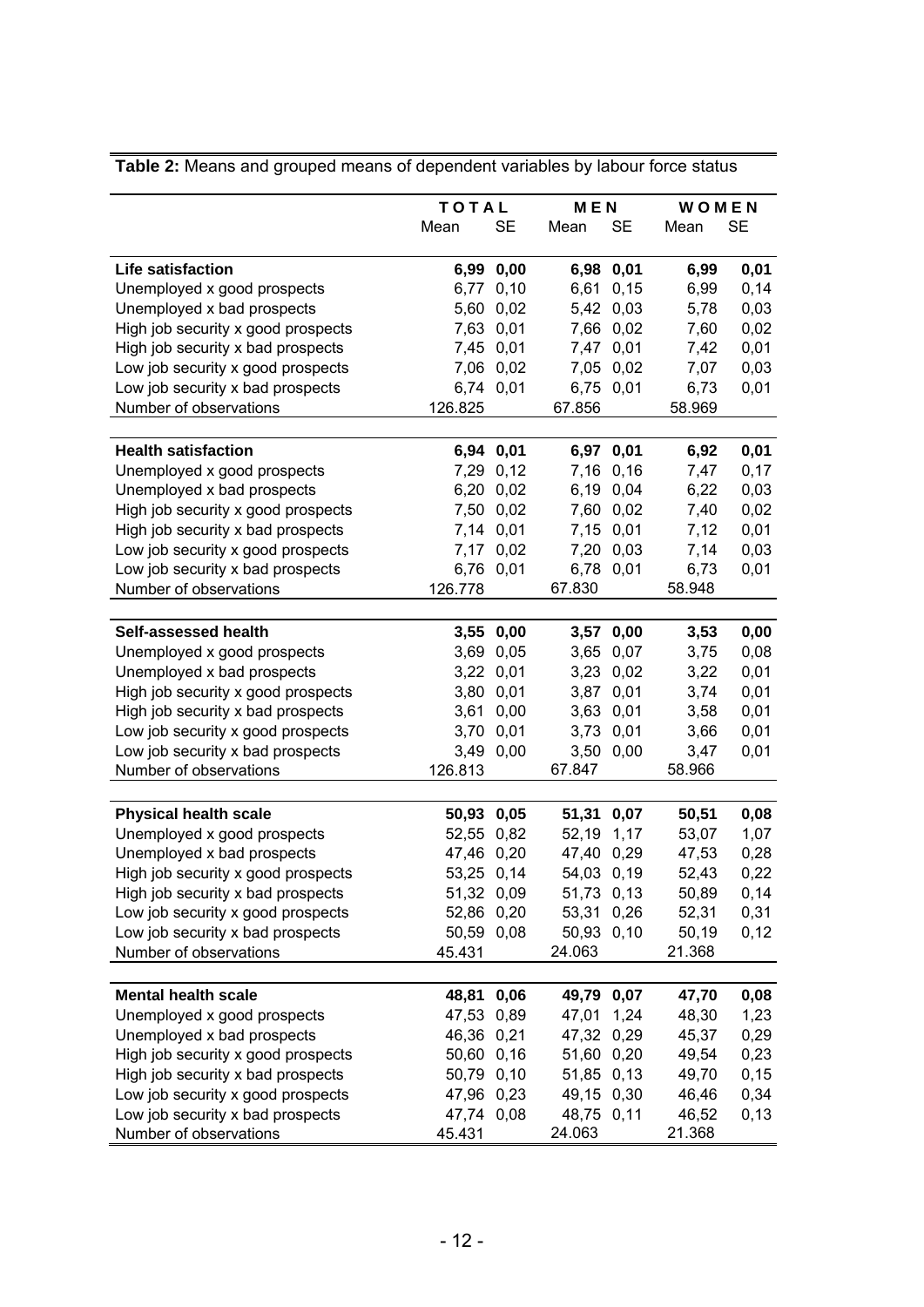|                                   |                                 | <b>MEN</b>                               |                                        | WOMEN                           |                                          |                                        |  |  |
|-----------------------------------|---------------------------------|------------------------------------------|----------------------------------------|---------------------------------|------------------------------------------|----------------------------------------|--|--|
| <b>Dependent variable</b>         | Life<br>satisfaction<br>coef/se | <b>Health</b><br>satisfaction<br>coef/se | Self-<br>assessed<br>health<br>coef/se | Life<br>satisfaction<br>coef/se | <b>Health</b><br>satisfaction<br>coef/se | Self-<br>assessed<br>health<br>coef/se |  |  |
| <b>Unemployed</b>                 | $-1,069***$                     | $-0,280***$                              | $-0,140***$                            | $-0,777***$                     | $-0,189***$                              | $-0,105***$                            |  |  |
|                                   | (0,036)                         | (0,040)                                  | (0,017)                                | (0,038)                         | (0,043)                                  | (0,018)                                |  |  |
| Unemployed x good prospects       | $0,602***$                      | $0,305**$                                | $0,105*$                               | $0,673***$                      | $0,398***$                               | $0,189***$                             |  |  |
|                                   | (0, 130)                        | (0, 133)                                 | (0,061)                                | (0, 122)                        | (0, 150)                                 | (0,066)                                |  |  |
| Low job security                  | $-0,196***$                     | $-0,138***$                              | $-0,059***$                            | $-0,222***$                     | $-0,078**$                               | $-0,021$                               |  |  |
|                                   | (0,026)                         | (0,031)                                  | (0,013)                                | (0,029)                         | (0,036)                                  | (0,015)                                |  |  |
| Low job security x bad prospects  | $-0,109***$                     | $-0,010$                                 | $-0,023**$                             | $-0,041$                        | $-0,058*$                                | $-0,044***$                            |  |  |
|                                   | (0,024)                         | (0,028)                                  | (0,011)                                | (0,028)                         | (0,032)                                  | (0,014)                                |  |  |
| High job security x bad prospects | $-0,030$                        | $-0,002$                                 | $-0,009$                               | $-0,040**$                      | 0,001                                    | $-0,011$                               |  |  |
|                                   | (0,019)                         | (0,024)                                  | (0,011)                                | (0,020)                         | (0,026)                                  | (0,011)                                |  |  |
| GDP per capita                    | 0,001                           | 0,001                                    | $0,001*$                               | $-0,000$                        | $-0,001$                                 | 0,001                                  |  |  |
|                                   | (0,002)                         | (0,002)                                  | (0,001)                                | (0,002)                         | (0,002)                                  | (0,001)                                |  |  |
| U-rate                            | $-0,010**$                      | $-0,007*$                                | $-0,003$                               | $-0.014***$                     | 0,003                                    | $-0,001$                               |  |  |
|                                   | (0,004)                         | (0,005)                                  | (0,002)                                | (0,004)                         | (0,005)                                  | (0,002)                                |  |  |
| Number of observations            | 67.856                          | 67.830                                   | 67.847                                 | 58.969                          | 58.948                                   | 58.966                                 |  |  |
| F                                 | 82,152                          | 68,290                                   | 71,724                                 | 54,391                          | 41,250                                   | 43,866                                 |  |  |
| $R^2$                             | 0,119                           | 0,049                                    | 0,073                                  | 0,094                           | 0,030                                    | 0,029                                  |  |  |

#### **Table 3:** Life satisfaction, health satisfaction, and self-assessed health: fixed-effects regression models

Note: \*\*\*p<0.01, \*\*p<0.05, \*p<0.1

Standard errors are clustered around counties and years.

The control variables are household income per capita, being married, number of children, a dummy variable indicating whether someone is a care giver for other persons in the household, a dummy variable indicating whether respondent lives in own house, disability status, age categories, and wave dummies.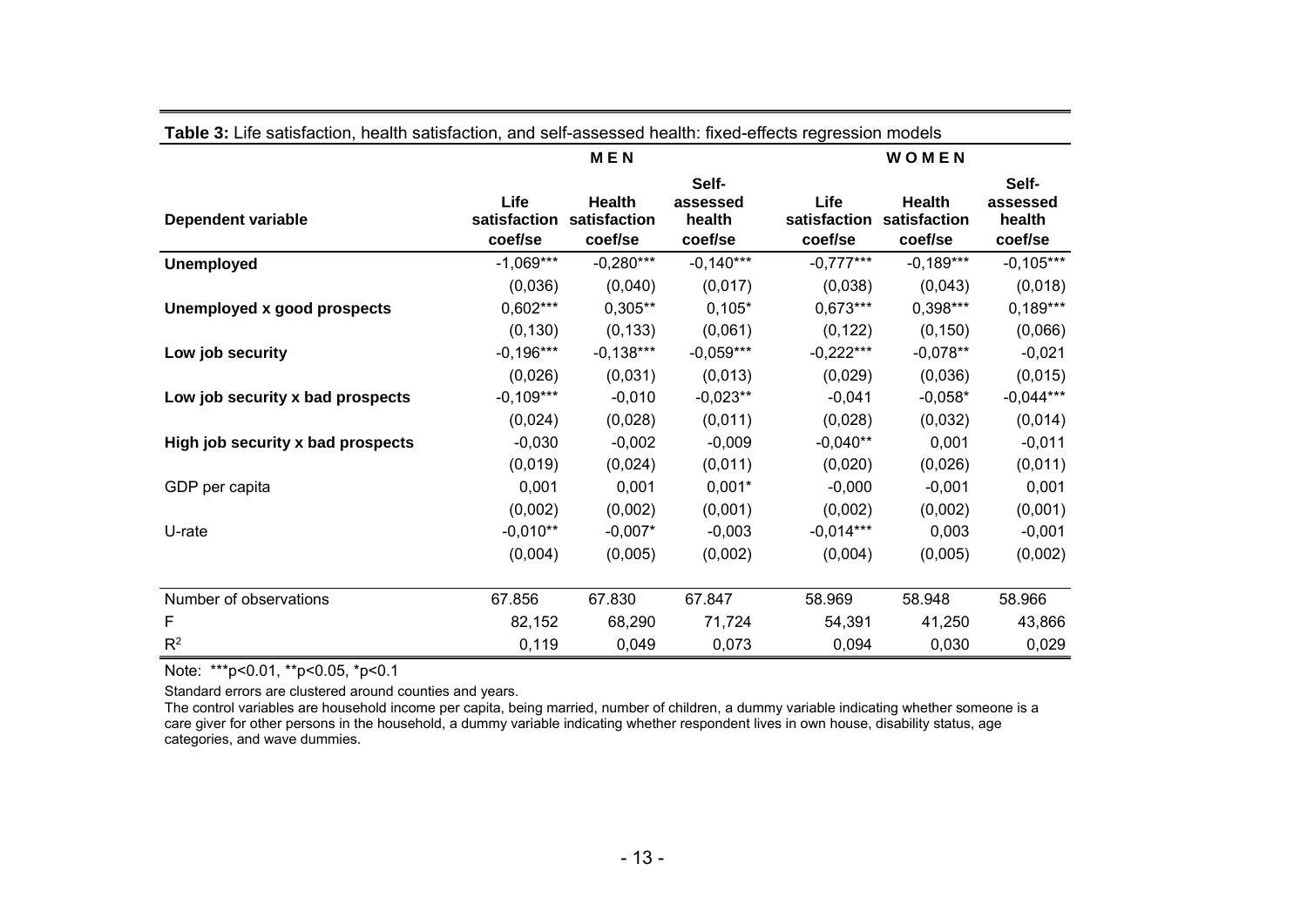One notable insight from the fixed effects models (summarized in table 3) is that unemployment has a highly significant negative impact on life satisfaction, health satisfaction, and self-assessed health for both men and women. We also find significant positive coefficients for the interaction term between being unemployed and having good prospects; that is, the negative effect of unemployment is significantly attenuated if the unemployed have good prospects for future employability. Low job security, in terms of employees being very or somewhat concerned about their job security, also has a significant negative effect on these outcome variables. The negative coefficient for the dummy variable low job security, however, is only insignificant with respect to self-assessed health in the female sample. This negative effect of job insecurity is aggravated by the interaction term between low job security and bad employability prospects in case of job loss. This aggravating effect is significant for the outcome variables life satisfaction and health satisfaction in the male sample and with respect to health satisfaction and self-assessed health in the female sample. Interestingly, the regional unemployment rate is significant and negative for life satisfaction in both the male and female samples but for health satisfaction only in the male sample. Regional GDP per capita as a welfare indicator is insignificant for all outcomes except for self-assessed health in the male sample.

The results of our multivariate analysis with respect to the outcome variables physical and mental health scale scores are listed in table 4. The negative impact of unemployment on both the physical and mental health scale scores is highly significant for the male sample but is only significant with respect to mental health in the female sample. Nevertheless, in terms of males´ physical health and females´ mental health, we find a significant positive effect of being unemployed and having good employability prospects, which attenuates the negative effect of being unemployed. Low job security is only significant and negative for male and female mental health, and there is an

- 14 -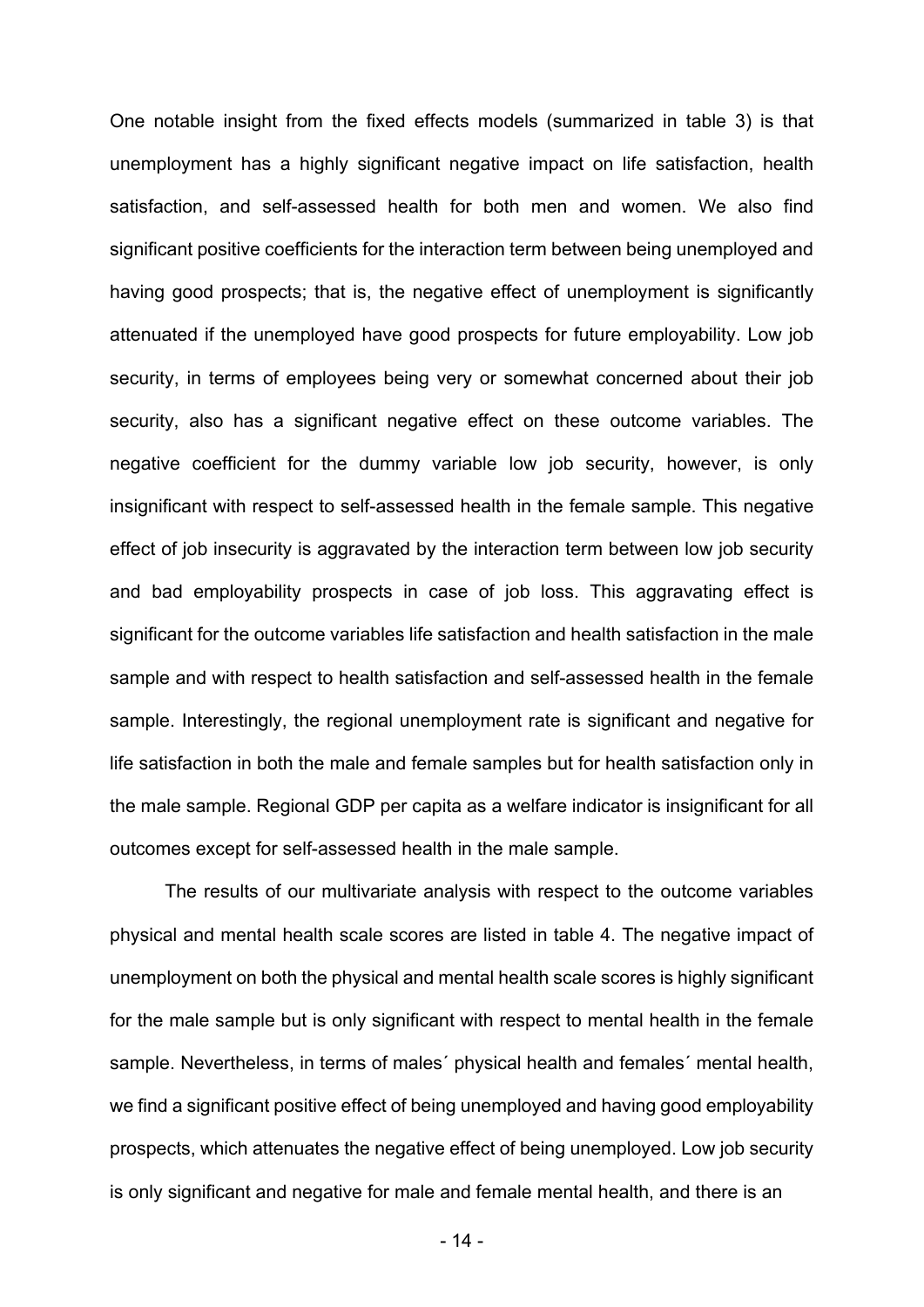|                                   | <b>MEN</b>                        |                                 | WOMEN                             |                                 |  |  |
|-----------------------------------|-----------------------------------|---------------------------------|-----------------------------------|---------------------------------|--|--|
| <b>Dependent variable</b>         | <b>Physical health</b><br>coef/se | <b>Mental health</b><br>coef/se | <b>Physical health</b><br>coef/se | <b>Mental health</b><br>coef/se |  |  |
| <b>Unemployed</b>                 | $-1,018***$                       | $-1,357***$                     | 0,093                             | $-2,109***$                     |  |  |
|                                   | (0, 267)                          | (0, 332)                        | (0, 285)                          | (0, 369)                        |  |  |
| Unemployed x good prospects       | 1,915***                          | $-0,476$                        | $-0,114$                          | 2,607**                         |  |  |
|                                   | (0, 720)                          | (1,016)                         | (0,895)                           | (1,049)                         |  |  |
| Low job security                  | $-0,066$                          | $-1,031***$                     | $-0,255$                          | $-0,928***$                     |  |  |
|                                   | (0, 198)                          | (0,271)                         | (0, 262)                          | (0, 336)                        |  |  |
| Low job security x bad prospects  | $-0,107$                          | 0,090                           | $-0,101$                          | $-0,591*$                       |  |  |
|                                   | (0, 182)                          | (0, 228)                        | (0, 238)                          | (0, 310)                        |  |  |
| High job security x bad prospects | 0,116                             | 0,021                           | $-0,144$                          | $-0,290$                        |  |  |
|                                   | (0, 171)                          | (0, 203)                        | (0, 195)                          | (0, 227)                        |  |  |
| GDP per capita                    | 0,007                             | 0,003                           | $-0,003$                          | 0,017                           |  |  |
|                                   | (0,011)                           | (0,016)                         | (0,016)                           | (0,020)                         |  |  |
| U-rate                            | 0,035                             | 0,001                           | 0,005                             | $-0,008$                        |  |  |
|                                   | (0,031)                           | (0,042)                         | (0,033)                           | (0,046)                         |  |  |
| Number of observations            | 24.063                            | 24.063                          | 21.368                            | 21.368                          |  |  |
| F                                 | 27,885                            | 4,583                           | 16,922                            | 6,865                           |  |  |
| $R^2$                             | 0,105                             | 0,029                           | 0,037                             | 0,027                           |  |  |

**Table 4:** Physical health and mental health scale scores: fixed-effects regression models

Note: \*\*\*p<0.01, \*\*p<0.05, \*p<0.1

Standard errors are clustered around counties and years.

The control variables are household income per capita, being married, number of children, a dummy variable indicating whether someone is a care giver for other persons in the household, a dummy variable indicating whether respondent lives in own house, disability status, age categories, and wave dummies.

additional significant negative effect for the interaction term between low job security and bad employability prospects in the female sample.

Table 5 reports the results for whether the effects of unemployment, job insecurity, and employability on life satisfaction and health vary across generations; more specifically, for the regression models run for four age categories (20-29, 30-39, 40-49, and 50-65) and for males and females separately. One important finding from this analysis is that unemployment has a significantly negative effect on life satisfaction throughout all age groups. For both men and women, the attenuating effect of being unemployed and having good prospects for finding a new job is positive, although only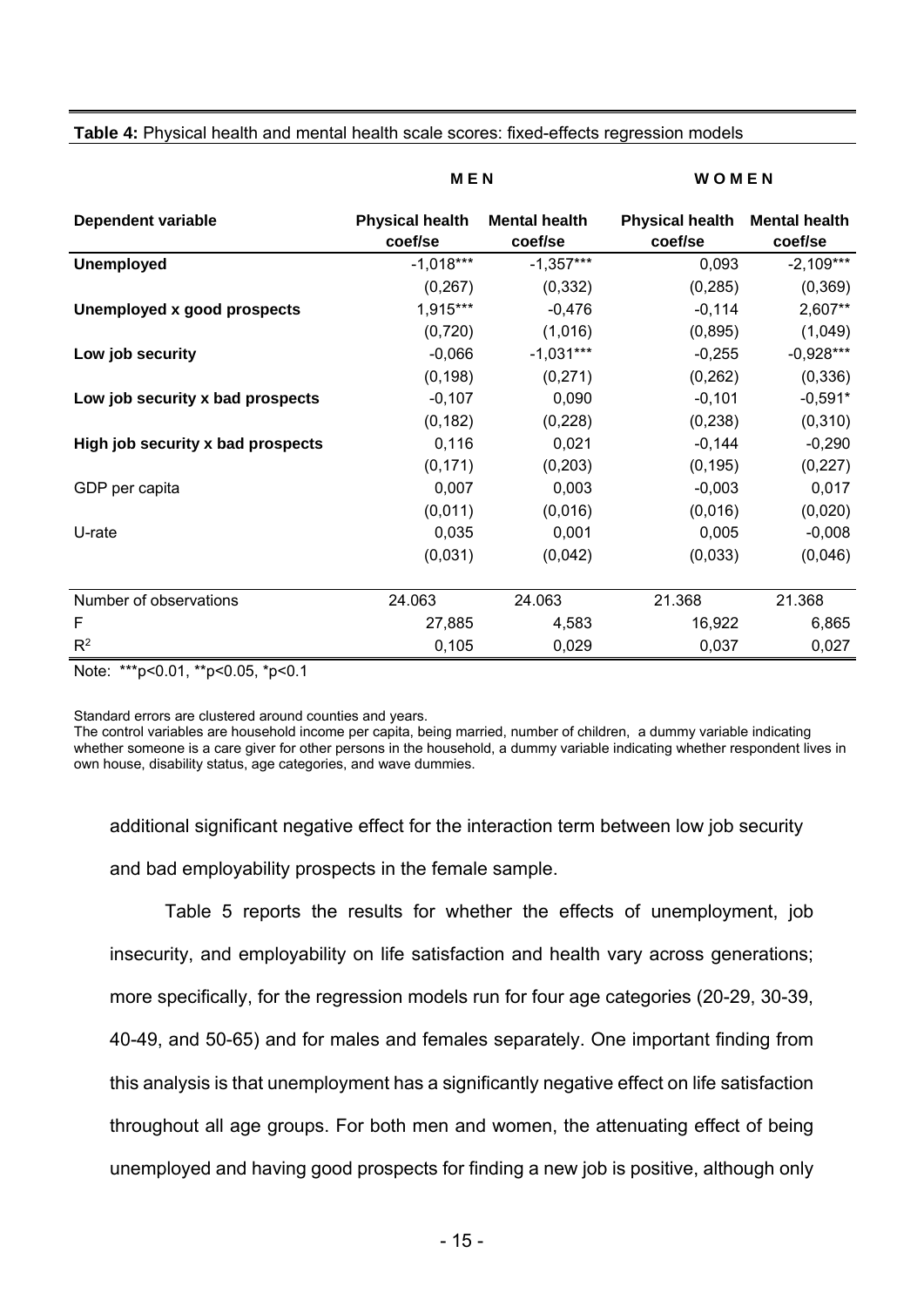significant for respondents aged 20 to 49. The significance of this attenuating effect disappears, however, for respondents aged between 50 and 65. Likewise, with respect to life satisfaction, low job security has a significantly negative effect throughout all age categories and in both the male and female samples. The aggravating effect of the interaction between job insecurity and bad employability prospects in case of job loss, however, is only significant and negative for certain age groups; namely, male employees aged 30 to 65 and female employees aged 40 to 49.

 We also find notable age differences with respect to health. For instance, unemployment has a significantly negative effect on the outcome variable health satisfaction in age groups 20-29, 40-49, and 50-65 in the male sample and in age groups 40-49 and 50-65 in the female sample. This health effect, however, is insignificant for 20- to 29-year-old unemployed men and also for unemployed women aged 20-29 and 30-39. Interestingly, the significantly positive interaction effect of being unemployed and having good employability prospects dilutes the negative effect of unemployment only for men aged 40-49. Moreover, low job security is only significant and negative for young (20-29) and middle-aged (40-49) male employees and for females aged 30-39. Being exposed to low job security and having bad prospects, however, has a significantly negative effect for women aged 40-49. The interaction between high job security and bad employability prospects, on the other hand, is significantly negative only for the age group 40-49 in both men and women, and significantly positive only for 30- to 39-year-old men.

 In terms of self-assessed health, unemployment has a significantly negative impact only from age 40 and above in men and from 30 and above in women. The results also identify a significantly positive and attenuating effect for the unemployed of having good prospects, which manifests in the age categories 20-29 and 40-49 in

- 16 -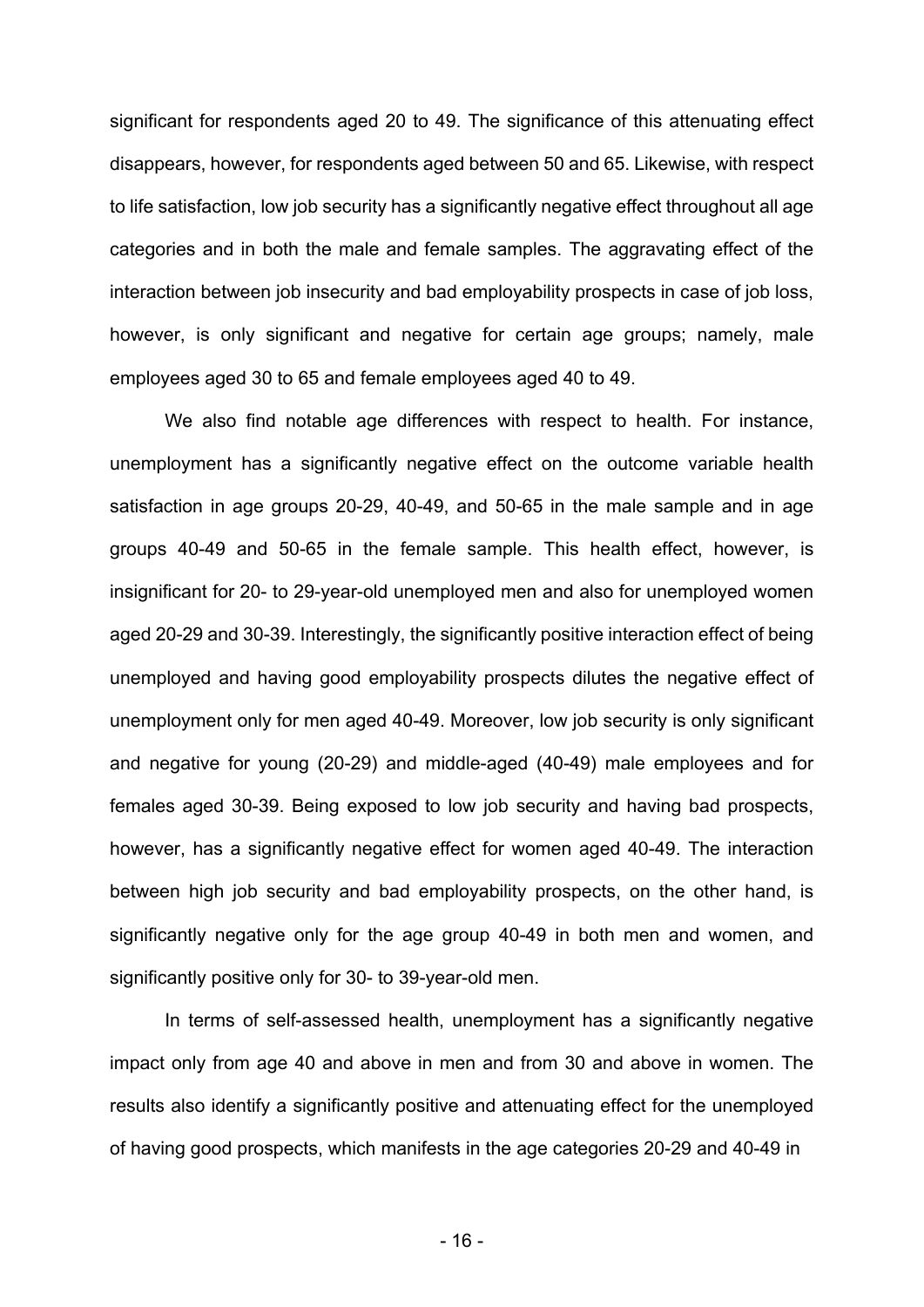**Table 5:** Life satisfaction, health satisfaction, and self-assessed health: fixed-effects regression models by age category

|                                   |             |             | <b>MEN</b>  |             | WOMEN       |             |             |             |
|-----------------------------------|-------------|-------------|-------------|-------------|-------------|-------------|-------------|-------------|
| Age category                      | $20 - 29$   | $30 - 39$   | 40-49       | 50-65       | $20 - 29$   | $30 - 39$   | 40-49       | 50-65       |
|                                   | coef/se     | coef/se     | coef/se     | coef/se     | coef/se     | coef/se     | coef/se     | coef/se     |
| <b>Unemployed</b>                 | $-1,133***$ | $-1.158***$ | $-0,990***$ | $-0,967***$ | $-0.795***$ | $-0.769***$ | $-1.071***$ | $-0,486***$ |
|                                   | (0,082)     | (0,077)     | (0,078)     | (0,069)     | (0,089)     | (0,078)     | (0,076)     | (0,076)     |
| Unemployed x good prospects       | 1,026***    | $0,648***$  | $0,577*$    | $-0,129$    | $0,605***$  | $0,512**$   | $1,149***$  | 0,476       |
|                                   | (0, 198)    | (0, 229)    | (0, 323)    | (0, 335)    | (0, 212)    | (0,224)     | (0, 278)    | (0,469)     |
| Low job security                  | $-0,185***$ | $-0,133***$ | $-0,215***$ | $-0,234***$ | $-0,291***$ | $-0,190***$ | $-0,160***$ | $-0,222**$  |
|                                   | (0,052)     | (0,040)     | (0,051)     | (0,088)     | (0,057)     | (0,050)     | (0,059)     | (0, 108)    |
| Low job security x bad prospects  | $-0,071$    | $-0,112***$ | $-0,099**$  | $-0,142*$   | 0,045       | $-0,021$    | $-0,123**$  | $-0,032$    |
|                                   | (0,053)     | (0,037)     | (0,046)     | (0,084)     | (0,054)     | (0,045)     | (0,054)     | (0, 102)    |
| High job security x bad prospects | 0,037       | $-0,003$    | $-0,050$    | $-0,118***$ | $-0,027$    | $-0,010$    | $-0,065*$   | $-0,077$    |
|                                   | (0,049)     | (0,033)     | (0,039)     | (0,041)     | (0,048)     | (0,039)     | (0,037)     | (0,049)     |
| Number of observations            | 9.417       | 18.747      | 20.356      | 19.336      | 9.281       | 15.220      | 18.907      | 15.561      |
| <b>Health satisfaction</b>        |             |             |             |             |             |             |             |             |

|                                   |                      |                      | <b>MEN</b>       |                  | WOMEN                |                      |                  |                      |  |
|-----------------------------------|----------------------|----------------------|------------------|------------------|----------------------|----------------------|------------------|----------------------|--|
| Age category                      | $20 - 29$<br>coef/se | $30 - 39$<br>coef/se | 40-49<br>coef/se | 50-65<br>coef/se | $20 - 29$<br>coef/se | $30 - 39$<br>coef/se | 40-49<br>coef/se | $50 - 65$<br>coef/se |  |
| <b>Unemployed</b>                 | $-0,157*$            | $-0.030$             | $-0,352***$      | $-0.324***$      | 0.041                | $-0.101$             | $-0.232***$      | $-0.186**$           |  |
|                                   | (0,084)              | (0,082)              | (0,086)          | (0,085)          | (0, 106)             | (0,086)              | (0,085)          | (0,091)              |  |
| Unemployed x good prospects       | 0,250                | 0,140                | $0,465*$         | $-0,038$         | 0,244                | 0,435                | 0,485            | 0,039                |  |
|                                   | (0, 197)             | (0, 275)             | (0, 265)         | (0, 312)         | (0, 256)             | (0, 278)             | (0, 339)         | (0,527)              |  |
| Low job security                  | $0.178***$           | $-0,054$             | $-0,199***$      | $-0,167$         | $-0,078$             | $-0,111*$            | $-0,057$         | $-0,005$             |  |
|                                   | (0,062)              | (0,047)              | (0,062)          | (0, 111)         | (0,072)              | (0,062)              | (0,067)          | (0, 123)             |  |
| Low job security x bad prospects  | 0,079                | $-0,030$             | $-0,006$         | 0,017            | 0,030                | 0,026                | $-0,143**$       | $-0,186$             |  |
|                                   | (0,057)              | (0,044)              | (0,053)          | (0, 104)         | (0,064)              | (0,055)              | (0,062)          | (0, 113)             |  |
| High job security x bad prospects | 0,039                | $0.074*$             | $-0,085*$        | $-0,054$         | 0,067                | 0,011                | $-0,081*$        | $-0,047$             |  |
|                                   | (0,058)              | (0,039)              | (0,047)          | (0,060)          | (0,066)              | (0,049)              | (0,045)          | (0,065)              |  |
| Number of observations            | 9.417                | 18.734               | 20.345           | 19.334           | 9.273                | 15.218               | 18.901           | 15.556               |  |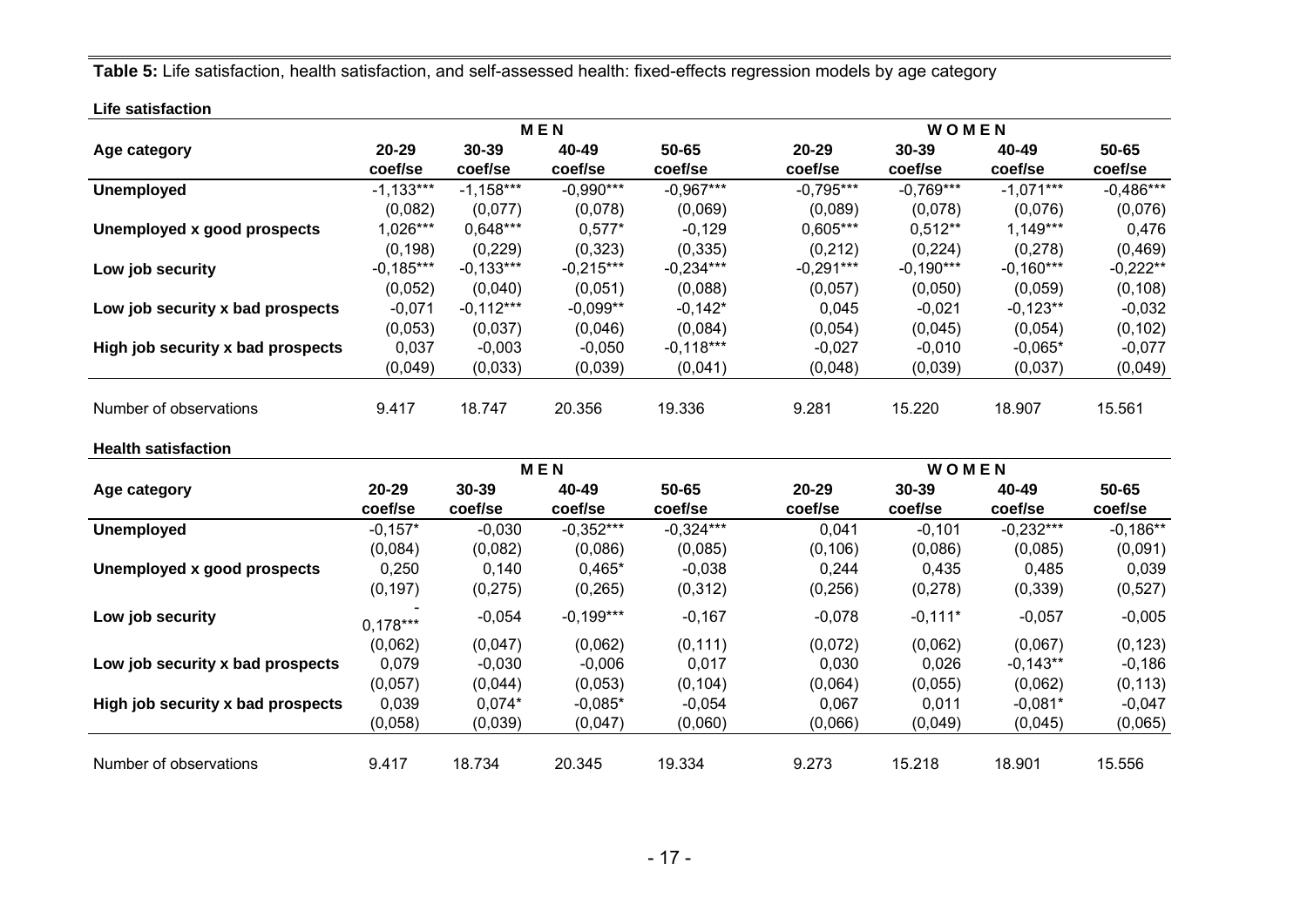*Table 5 (continued)* 

#### **Self-assessed health**

|                                   | <b>MEN</b>           |                  |                  |                  |                      | WOMEN                |                  |                  |  |  |
|-----------------------------------|----------------------|------------------|------------------|------------------|----------------------|----------------------|------------------|------------------|--|--|
| Age category                      | $20 - 29$<br>coef/se | 30-39<br>coef/se | 40-49<br>coef/se | 50-65<br>coef/se | $20 - 29$<br>coef/se | $30 - 39$<br>coef/se | 40-49<br>coef/se | 50-65<br>coef/se |  |  |
| <b>Unemployed</b>                 | $-0,044$             | $-0,017$         | $-0,197***$      | $-0,182***$      | $-0,015$             | $-0,107***$          | $-0,172***$      | $-0,089**$       |  |  |
|                                   | (0,036)              | (0,036)          | (0,036)          | (0,035)          | (0,042)              | (0,037)              | (0,034)          | (0,037)          |  |  |
| Unemployed x good prospects       | $0,199**$            | $-0,102$         | $0,282**$        | $-0,131$         | $-0,025$             | $0,424***$           | 0,254            | $-0,116$         |  |  |
|                                   | (0,098)              | (0, 116)         | (0, 130)         | (0, 144)         | (0,098)              | (0, 121)             | (0, 207)         | (0, 150)         |  |  |
| Low job security                  | $-0,065**$           | $-0,030$         | $-0.077***$      | $-0,045$         | $-0,033$             | $-0,041$             | $-0,035$         | 0,073            |  |  |
|                                   | (0,027)              | (0,020)          | (0,025)          | (0,048)          | (0,030)              | (0,028)              | (0,030)          | (0,052)          |  |  |
| Low job security x bad prospects  | 0,004                | $-0.021$         | $-0.021$         | $-0,043$         | $-0,010$             | $-0,036$             | $-0.075***$      | $-0,144***$      |  |  |
|                                   | (0,025)              | (0,018)          | (0,023)          | (0,044)          | (0,027)              | (0,024)              | (0,027)          | (0,049)          |  |  |
| High job security x bad prospects | 0,003                | 0.014            | $-0,024$         | $-0,033$         | 0,002                | $-0,023$             | $-0.063***$      | $-0,028$         |  |  |
|                                   | (0,026)              | (0,019)          | (0,020)          | (0,025)          | (0,028)              | (0,021)              | (0,020)          | (0,027)          |  |  |
| Number of observations            | 9.417                | 18.741           | 20.361           | 19.328           | 9.275                | 15.220               | 18.909           | 15.562           |  |  |

Note: \*\*\*p<0.01, \*\*p<0.05, \*p<0.1

Standard errors are clustered around counties and years

The control variables are household income per capita, being married, number of children, a dummy variable indicating whether someone is a care giver for other persons in the household, a dummy variable indicating whether respondent lives in own house, disability status, and wave dummies.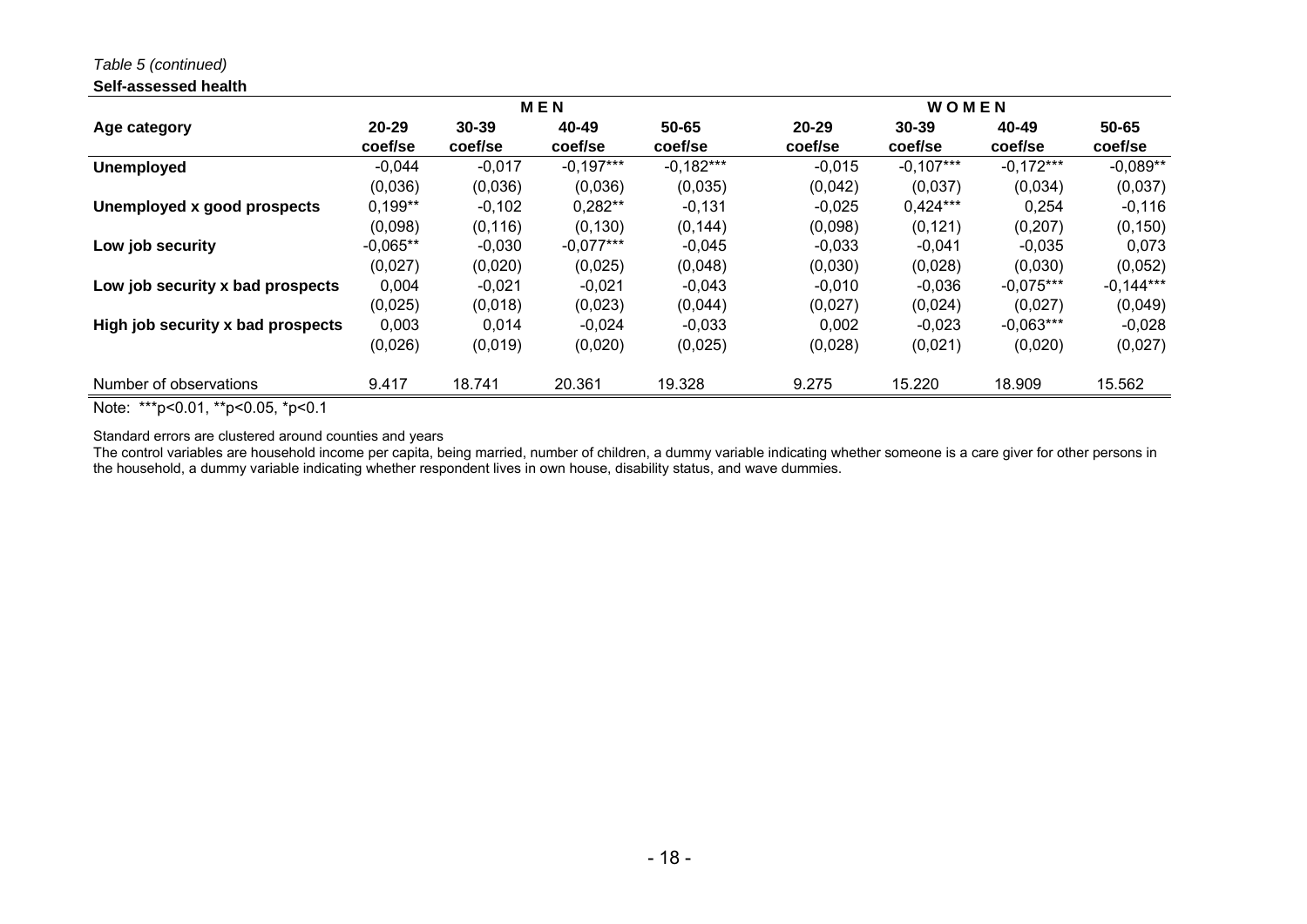men and 30-39 in women. These same age groups in the male sample (20-29 and 40- 49) experience a significantly negative impact of job insecurity on self-assessed health, but this effect is insignificant for women. The interaction between job insecurity and bad prospects, on the other hand, is significantly negative for employed women aged 40 and above. Women´s self-assessed health at age 40-49 is also significantly negatively influenced by having bad employability prospects even when the current job is secure (interaction term). Overall, it is important to note that there is no significant attenuating effect for the unemployed having good employability prospects at age 50+. This finding holds for all three outcome variables – life satisfaction, health satisfaction, and self-assessed health – and for both the male and female samples.

We next analyse the physical and mental health scale scores (see table 6). In contrast to the above analysed outcome variables, we do not include an interaction term of being unemployed and having bad employability prospects due to small cells with less than 20 observations in this category and in some of the age groups.

In terms of physical health, we find a significantly negative relation between unemployment and the physical health scale score for men aged 50+ but identify no significant effect on this score of either job security or employability. In terms of mental health, unemployment has a significantly negative impact on the mental health scale score for men aged 40-49 and 50-65 and for women age 30 and over. With respect to low job insecurity, we find significantly negative effects on mental health in men aged 20-29 and 30-39 and women aged 20-29. Bad employability prospects interacted with high job security also seem to have a significantly detrimental effect on mental health for women aged between 40 and 49.

- 19 -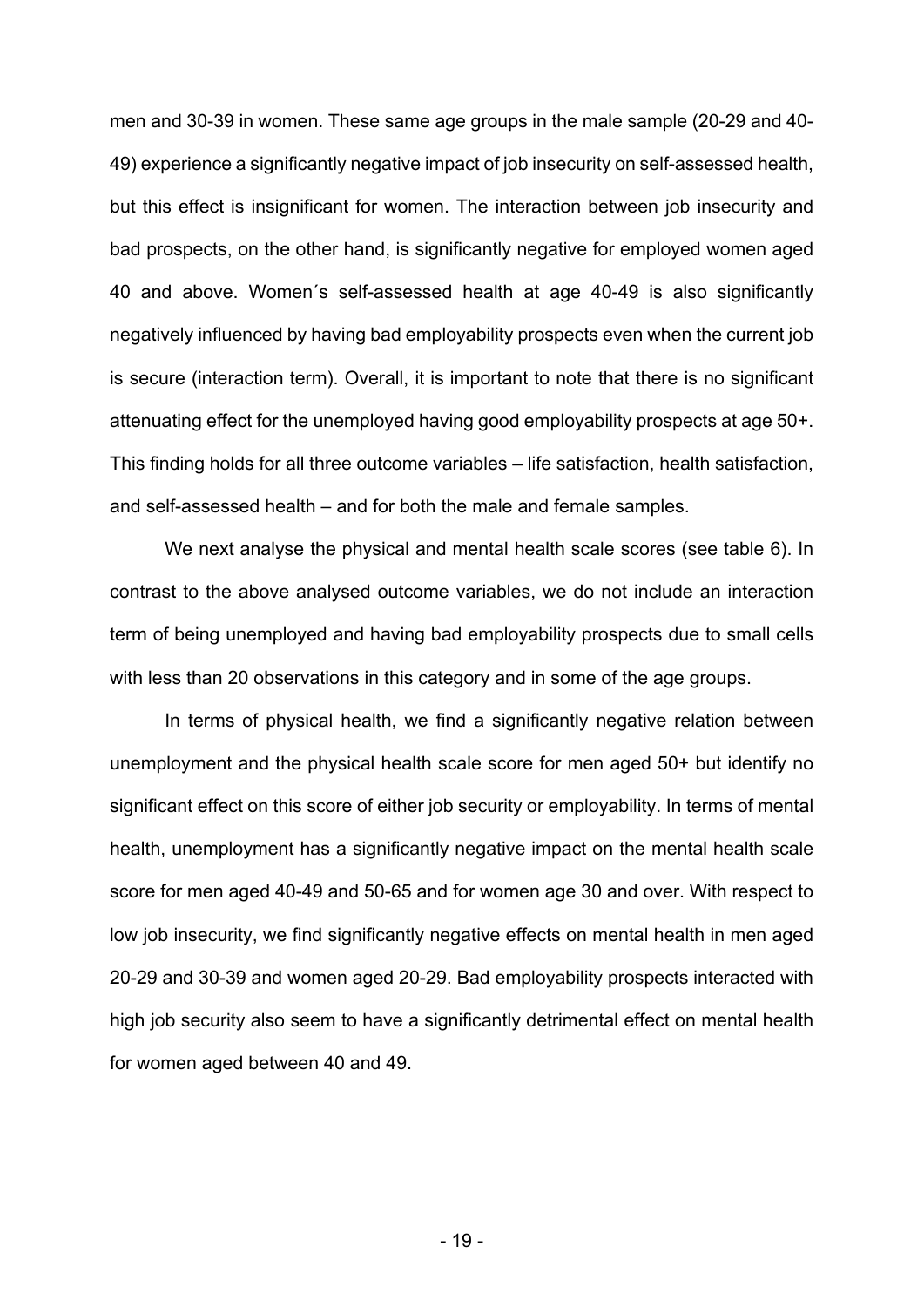### **Table 6:** Physical and mental health scale scores: fixed-effects regression models by age category

#### **Physical health**

|                                   |                  | <b>MEN</b>           |                  |                  | WOMEN                |                      |                  |                  |
|-----------------------------------|------------------|----------------------|------------------|------------------|----------------------|----------------------|------------------|------------------|
| Age category                      | 20-29<br>coef/se | $30 - 39$<br>coef/se | 40-49<br>coef/se | 50-65<br>coef/se | $20 - 29$<br>coef/se | $30 - 39$<br>coef/se | 40-49<br>coef/se | 50-65<br>coef/se |
| <b>Unemployed</b>                 | $-0.495$         | 0,305                | $-0,017$         | $-2,548***$      | $-0.120$             | 0.842                | 1,077*           | $-0.371$         |
|                                   | (0,578)          | (0, 497)             | (0,578)          | (0, 561)         | (0,624)              | (0,578)              | (0, 574)         | (0,638)          |
| Low job security                  | $-0,137$         | 0,084                | $-0,570$         | 0,420            | $-0,411$             | 0,071                | 0,052            | $-0,806$         |
|                                   | (0, 506)         | (0, 336)             | (0, 416)         | (0,750)          | (0, 584)             | (0, 497)             | (0,520)          | (0,873)          |
| Low job security x bad prospects  | $-0,459$         | 0,000                | 0.171            | $-0,758$         | $-0,057$             | $-0,306$             | $-0,574$         | 0,505            |
|                                   | (0, 452)         | (0,305)              | (0, 355)         | (0,672)          | (0, 507)             | (0, 467)             | (0, 495)         | (0,824)          |
| High job security x bad prospects | 0.156            | 0.171                | $-0.405$         | 0,203            | $-0.110$             | $-0.454$             | $-0.300$         | 0.079            |
|                                   | (0, 433)         | (0,326)              | (0, 344)         | (0, 362)         | (0, 442)             | (0, 396)             | (0, 330)         | (0, 485)         |
| Number of observations            | 3.161            | 6.169                | 7.482            | 7.251            | 3.170                | 5.221                | 7.006            | 5.971            |

#### **Mental health**

|                                   |                      | <b>MEN</b>           |                  |                  | WOMEN                |                      |                  |                  |
|-----------------------------------|----------------------|----------------------|------------------|------------------|----------------------|----------------------|------------------|------------------|
| Age category                      | $20 - 29$<br>coef/se | $30 - 39$<br>coef/se | 40-49<br>coef/se | 50-65<br>coef/se | $20 - 29$<br>coef/se | $30 - 39$<br>coef/se | 40-49<br>coef/se | 50-65<br>coef/se |
| <b>Unemployed</b>                 | 0,405                | $-0,930$             | $-2,201***$      | $-1,922***$      | 0.047                | $-1,732**$           | $-3,365***$      | $-2,012***$      |
|                                   | (0,759)              | (0,668)              | (0,720)          | (0,658)          | (1,033)              | (0, 728)             | (0,678)          | (0,745)          |
| Low job security                  | $-1,253**$           | $-1,085**$           | $-0,560$         | $-0,949$         | $-1,590**$           | $-1,018$             | 0,007            | $-0,494$         |
|                                   | (0,630)              | (0,488)              | (0, 557)         | (0,821)          | (0,768)              | (0,634)              | (0,622)          | (1,077)          |
| Low job security x bad prospects  | 0,651                | 0,463                | $-0.575$         | 0,006            | 0,510                | $-0,528$             | $-1,687***$      | $-0,359$         |
|                                   | (0, 590)             | (0, 412)             | (0, 503)         | (0,783)          | (0,706)              | (0, 589)             | (0, 598)         | (1,034)          |
| High job security x bad prospects | $-0.717$             | 0.313                | 0.089            | 0.066            | 0.277                | 0.074                | $-0.704*$        | 0.081            |
|                                   | (0, 586)             | (0,426)              | (0, 433)         | (0,409)          | (0,627)              | (0, 495)             | (0, 368)         | (0, 561)         |
| Number of observations            | 3.161                | 6.169                | 7.482            | 7.251            | 3.170                | 5.221                | 7.006            | 5.971            |

Note: \*\*\*p<0.01, \*\*p<0.05, \*p<0.1

Standard errors are clustered around counties and years

The control variables are household income per capita, being married, number of children, a dummy variable indicating whether someone is a care giver for other persons in the household, a dummy variable indicating whether respondent lives in own house, disability status, and wave dummies.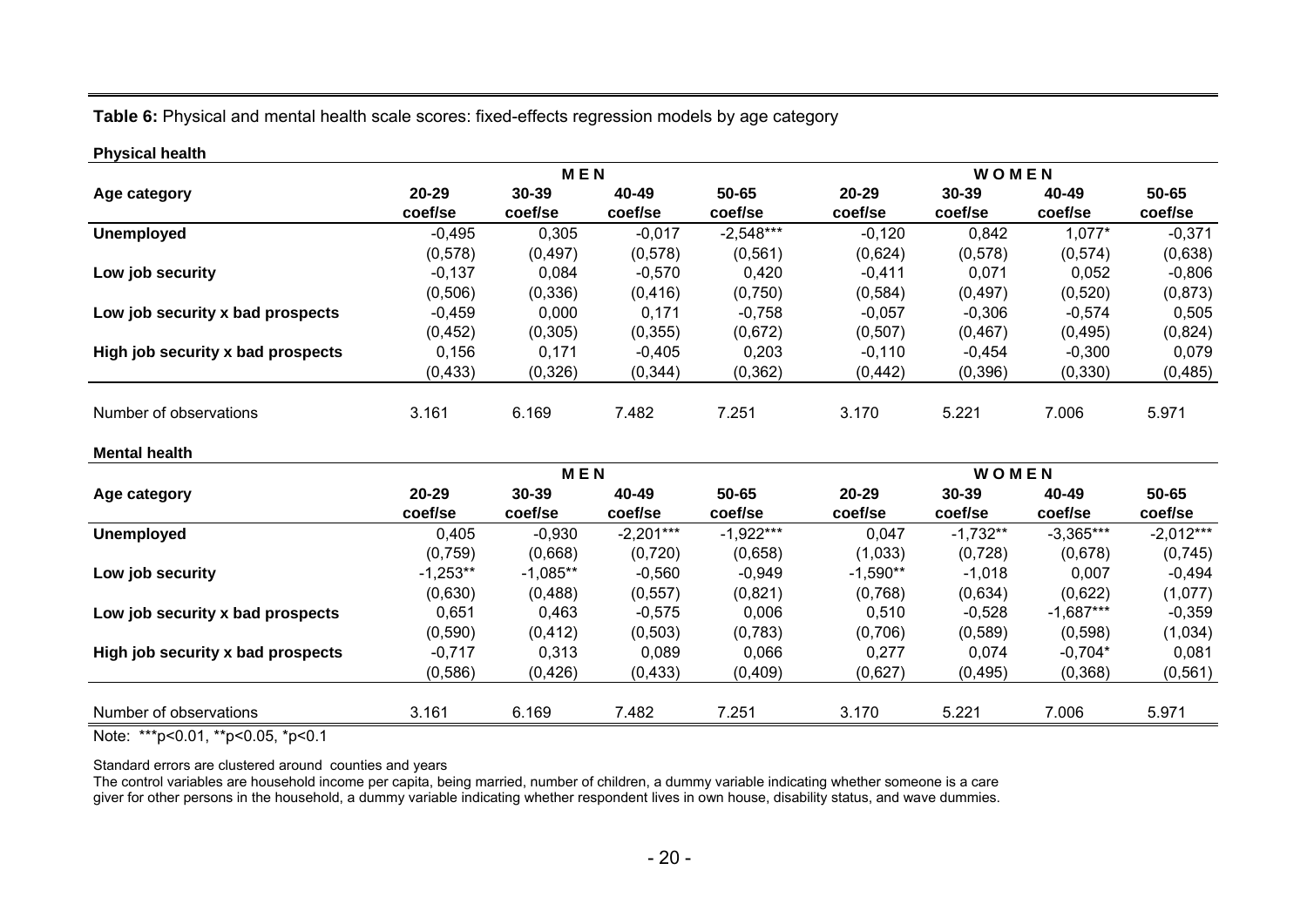### **5 Conclusions**

How then does job insecurity affect well-being? This question has received much public attention, especially in light of the turbulent economic crisis of the last decade and the continuing liberalization of markets. Yet the large body of literature on job insecurity's effects on health includes very few longitudinal studies. Moreover, recent evidence seems to indicate that the negative effects of job insecurity are particularly susceptible to a worker's employability, motivating this present analysis of the nexus between job insecurity, employability, and well-being. To our knowledge, ours is the first study to address this issue with a focus on health across generations, a particularly important aspect given that insecurity, employability, and health all have a strong age dimension.

Specifically, using data from 12 waves of the German Socio-Economic Panel (GSOEP), we analyse the relation between job insecurity, employability and well-being (life satisfaction and health) to reveal three important findings: First, as in past studies, we observe a strong effect of unemployment on both life satisfaction and health. Not only does unemployment affect life satisfaction in all age groups, there is also a clear age effect with regards to health; that is, unemployment among individuals older than 40 has a particularly strong effect on nearly all health measures, and in particular, those for mental health. We therefore conjecture that the health effects of unemployment observed in much of the extant research can be attributed to older individuals. In addition, we document a predominantly negative association between job insecurity and (health-related) well-being, an effect that is enhanced by the presence of poor employability prospects. And as shown above, this effect is quite substantial. This

finding is similar to that of Green (2011).

 Finally, by using local unemployment rates in over 400 counties to assess whether local labour-market conditions exert some form of externalityon workers' subjective well-being and health, we show that once job insecurity is controlled for,

- 21 -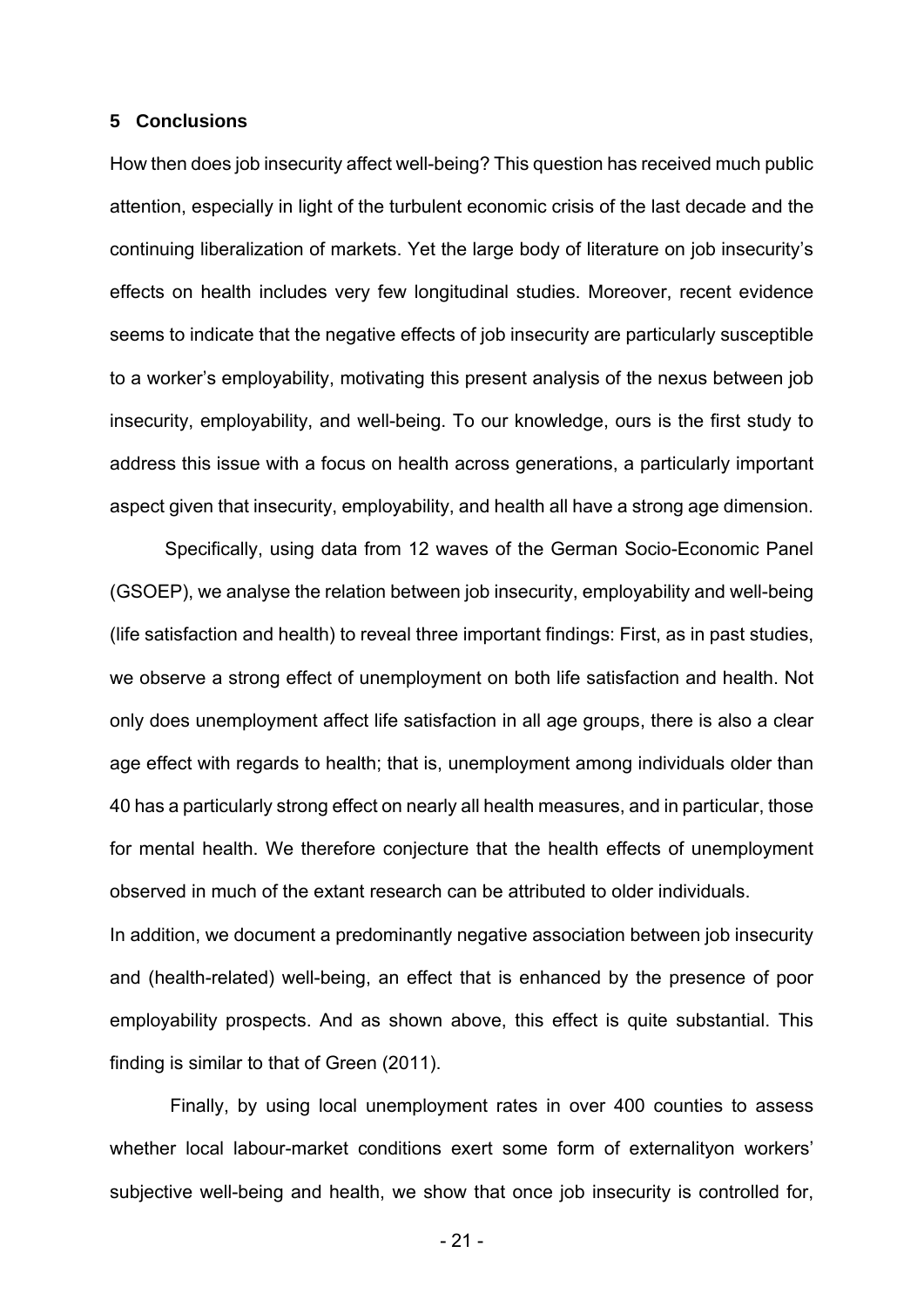unemployment rates do indeed have a negative effect on life satisfaction. This effect, however, is small and does not translate into negative effects on health.

Overall, therefore, our study supports the (predominantly cross-sectional) literature showing that job insecurity affects not only life satisfaction but also health. In particular, our finding that employability has an attenuating effect on the negative consequences of job insecurity implies that promoting employability could have beneficial health implications. Hence, in the face of an ageing population and corresponding increases in retirement age, public and corporate policies aimed at enhancing workers' employability throughout the life course seem especially important. One example of such a focus is the EU's European Employment Strategy (first adopted by the Member States in 1997 and promoted by the Lisbon Strategy), which supports employability by fostering of skill development (implementation of life-long learning) and the reduction of age discrimination (i.e., increasing the employment prospects of older workers).

The limitations of our study also highlight the prospects for future research. First, whereas our use of longitudinal data helps fill a methodological void, determining clear causal links is challenging and an aspect that extant studies on the association between insecurity and health fail to address. In our opinion, a quasi-experimental design (such as that used in Schmitz, 2011) is probably the only feasible approach to identifying exact causality mechanisms. A further interesting avenue for future research would be to assess the long-term health effects of job insecurity and employability. As shown in other research areas (e.g., Kim and Moen, 2002, on the health effects of retirement), short-term health effects need not always translate into long-term impacts. Finally, evidence based on more objective and differentiated health measures (e.g., diagnosed hypertension or depression) could provide a better understanding of how insecurity and employability affect health.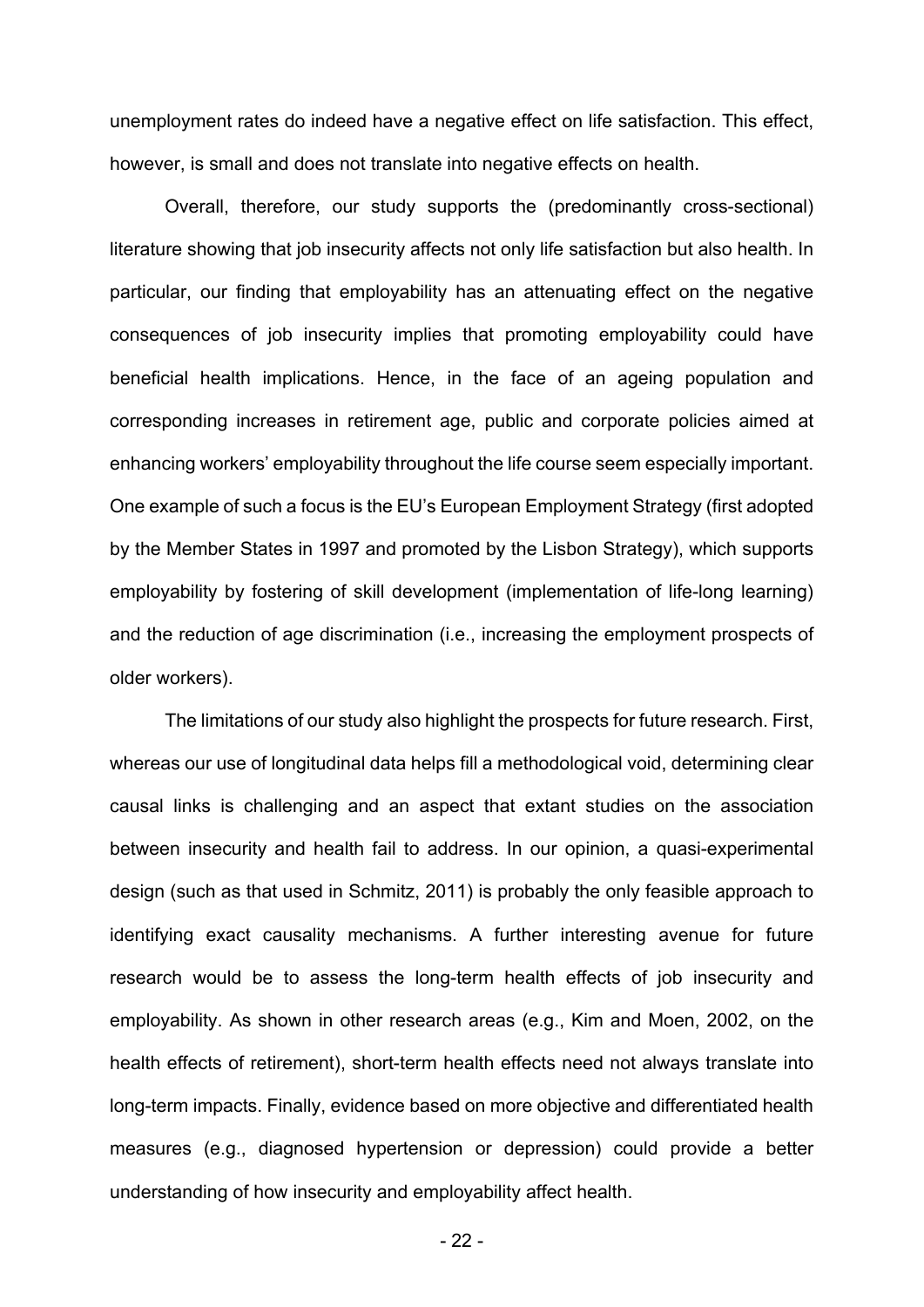#### **References**

- **Andersen, Hanfried H., Mühlbacher, Axel, Nübling, Matthias, Schupp, Jürgen, and Wagner, Gert G.** (2007), Computation of standard values for physical and mental health scale scores, *Schmollers Jahrbuch*, 127 (1), pp. 171-182.
- **Astell-Burt, Thomas and Feng, Xiaoqi (2013),** Health and the 2008 economic recession: Evidence from the United Kingdom. *PLoS ONE, 8*(2), e56674 doi: 10.1371/journal.pone.0056674.
- **Baetschmann, Gregori, Staub, Kevin E., and Winkelmann, Rainer** (2011), Consistent Estimation of the Fixed Effects Ordered Logit Model, *IZA Discussion Paper No. 5443*.
- **Bergmann, Annette and Mertens, Antje** (2011), Job stability trends, lay-offs, and transitions to unemployment in West Germany, *Labour*, 25 (4), pp. 421-446.
- **Berntson, Erik and Marklund, Staffan** (2007), The relationship between perceived employability and subsequent health, *Work & Stress*, 21 (3), pp. 279-292.
- **Blanchflower, David G. and Oswald, Andrew J.** (2004), Well-being over time in Britain and the USA, *Journal of Public Economics*, 88 (2004), pp. 1359-1386.
- **Brief, Arthur P., Burke, Michael J., George, Jennifer M., Robinson, Brian S., and Webster, Jane** (1988), Should negative affectivity remain an unmeasured variable in the study of job stress?, *Journal of Applied Psychology*, 73 (2), pp. 193-198.
- **Catalano, Ralph (1991),** The health effects of economic insecurity. *American Journal of Public Health, 81*(9), pp. 1148-1152.
- **Cheng, Grand H.-L. and Chan, Darius K.-S.** (2008), Who suffers more from job insecurity? A meta-analytic review, *Applied Psychology*, 57 (2), pp. 272-303.
- **Clark, Andrew, Knabe, Andreas, and Rätzel, Steffen** (2010), Boon or bane? Others' unemployment, well-being and job insecurity, *Labour Economics*, 17, pp. 52-67.
- **Clark, Andrew E., Georgellis, Yannis, and Sanfey, Peter** (2001), The psychological impact of past unemployment, *Economica*, 68, pp. 221-241.
- **Clark, Andrew E. and Oswald, Andrew J.** (1994), Unhappiness and unemployment, *Economic Journal*, 104 (424), pp. 648-659.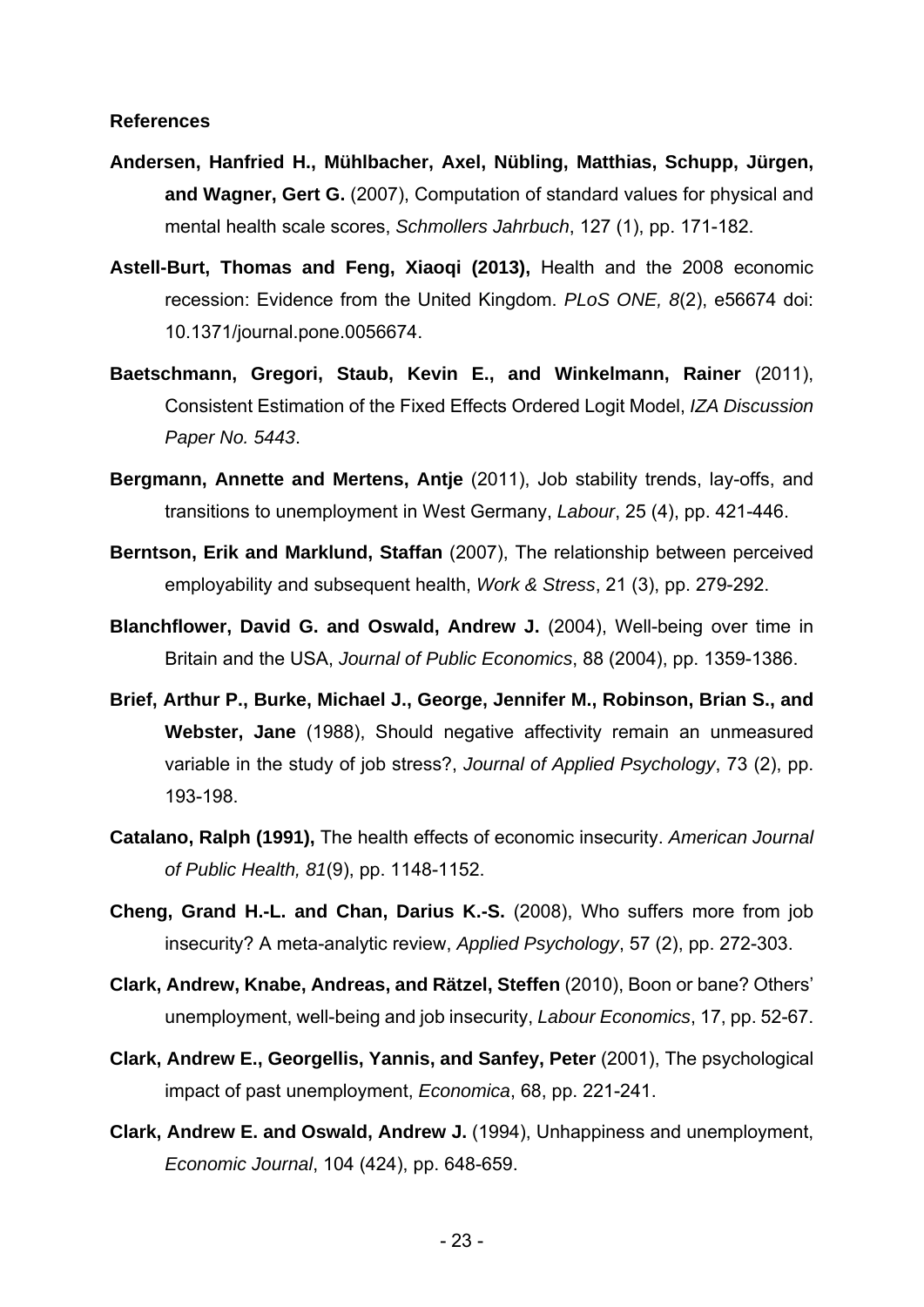- **De Cuyper, Nele, Bernhard-Oettel, Claudia, Berntson, Erik, De Witte, Hans, and Alarco, Barbara** (2008), Employability and employees´ well-being: mediation by job insecurity, *Applied Psychology: An International Review*, 57 (3), pp. 488- 509.
- **De Witte, Hans, De Cuyper, Nele, Elst, Tinne V., Vanbelle, Els, and Niesen, Wendy** (2012), Job insecurity: review of the literature and a summary of recent studies from Belgium, *Romanian Journal of Applied Psychology*, 14 (1), pp. 11-17.
- **Di Tella, Rafael, MacCulloch, Robert J., and Oswald, Andrew J.** (2003), The macroeconomics of happiness, *Review of Economics and Statistics*, 85 (4), pp. 809-827.
- **European Commission** (2007), Towards common principles of flexicurity: More and better jobs through flexibility and security, COM(2007) 359 final, Brussels.
- **Ferrer-i-Carbonell, Ada and Frijters, Paul** (2004), How important is methodology for the estimates of the determinants of happiness?, *Economic Journal*, 114, pp. 641-659.
- **Flint, Ellen, Bartley, Mel, Shelton, Nicola, and Sacker, Amanda** (2013), Do labour market status transitions predict changes in psychological well-being?, *Journal of Epidemiology and Community Health*, doi:10.1136/jech-2013-202425 pp.
- **Green, Francis** (2011), Unpacking the misery multiplier: How employability modifies the impacts of unemployment and job insecurity on life satisfaction and mental health, *Journal of Health Economics*, 30, pp. 265-276.
- **Greenhalgh, Leonard and Rosenblatt, Zehava** (1984), Job insecurity: toward conceptual clarity, *Academy of Management Review*, 9, pp. 438-448.
- **Kassenboehmer, Sonja and Haisken DeNew, John P.** (2009), You´re fired! The causal negative effect of entry unemployment on life satisfaction, *Economic Journal*, 119 (536), pp. 448-462.
- **Kim, Jungmeen E. and Moen, Phyllis** (2002), Retirement transitions, gender, and psychological well-being: a life-course, ecological model. *Journals of Gerontology Series B: Psychological Sciences and Social Sciences*, 57 (3), pp. 212-222.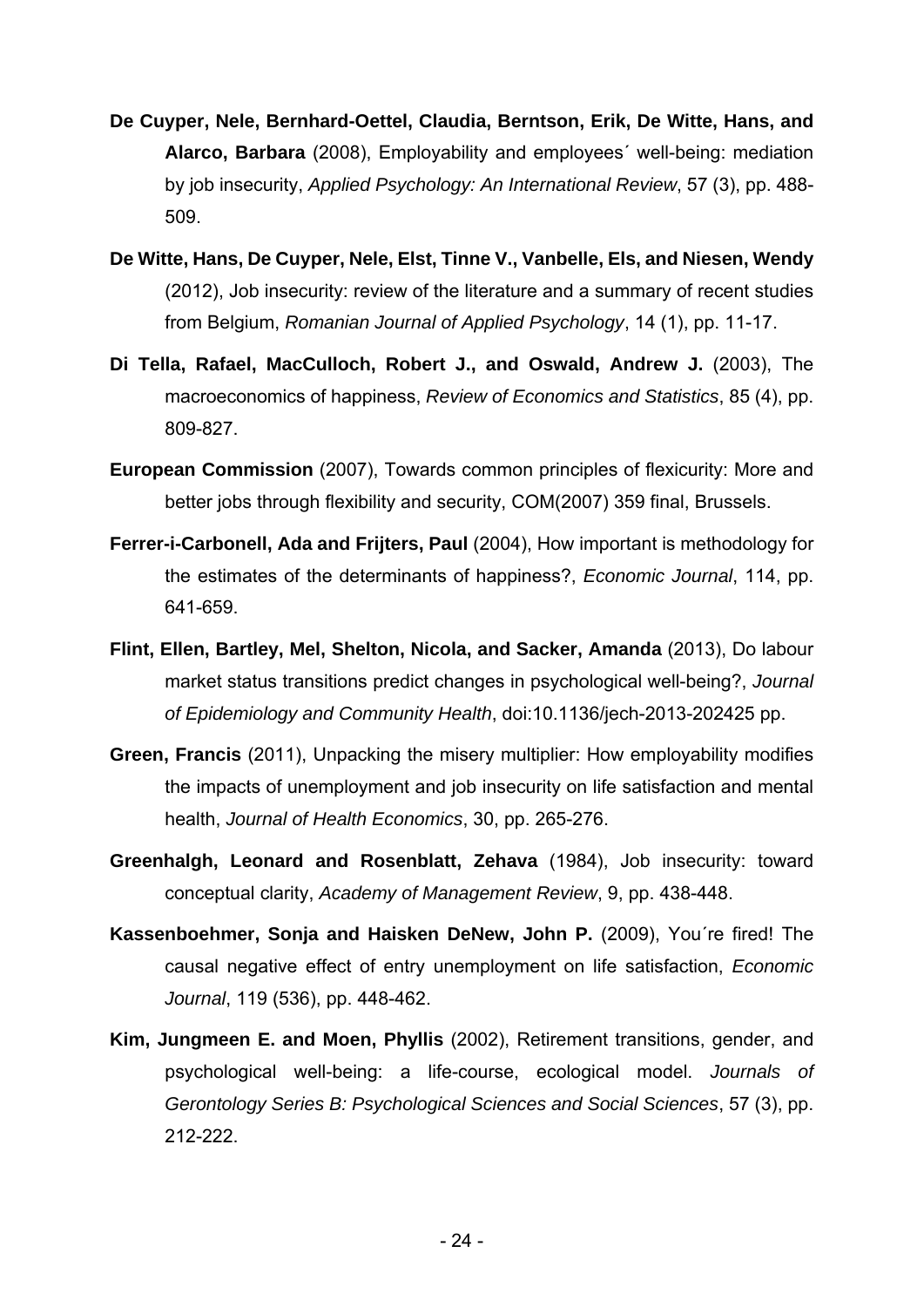- **Knabe, Andreas and Rätzel, Steffen** (2011), Scaring or scarring? The psychological impact of past unemployment and future unemployment risk, *Economica*, 78, pp. 283-293.
- **Kniess, Gundi and Spiess, Katharina** (2007), Regional data in the German Socio-Economic Panel Study (SOEP), DIW Data Documentation, 17.
- **Luechinger, Simon, Stutzer, Alois, and Meier, Stephan** (2010), Why does unemployment hurt the employed? Evidence from the life satisfaction gap between the public and the private sector, *Journal of Human Resources*, 45 (4), pp.998-1045.
- **Schmitz, Hendrik** (2011), Why are the unemployed in worse health? The causal effect of unemployment, Labour Economics**,** 18 (1), pp. 71-78.
- **Silla, Inmaculada, De Cuyper, Nele, Gracia, Francisco J., Peiro, José M., and De Witte, Hans** (2009), Job insecurity and well-being: moderation by employability, *Journal of Happiness Studies*, 10 (6), pp. 739-751.
- **Sok, Jenny, Blomme, Rob, and Tromp, Debbie** (2013), The use of the psychological contract to explain self-perceived employability, *International Journal of Hospitality Management*, 34, pp. 274-284.
- **Sverke, Magnus, Hellgren, Johnny, and Näswall, Katharina** (2002), No security: a meta-analysis and review of job insecurity and its consequences, *Journal of Occupational Health Psychology*, 7 (3), pp. 242-264.
- **Virtanen, Pekka, Janlert, Urban, and Hammarström, Anne** (2011), Exposure to temporary employment and job insecurity: a longitudinal study of the health effects, *Occupational and Environmental Medicine*, 68, pp. 570-574.
- **Virtanen, Marianna, Kivimäki, Mika, Joensuu, Matti, Virtanen, Pekka, Elovainio, Marko, and Vahtera, Jussi** (2005), Temporary employment and health: a review, *International Journal of Epidemiology*, 34, pp. 610-622.
- **Waenerlund, Anna-Karin, Virtanen, Pekka, and Hammarström, Anne** (2011), Is temporary employment related to health status? Analysis of the northern Swedish cohort, *Scandinavian Journal of Public Health*, 39, pp. 533-539.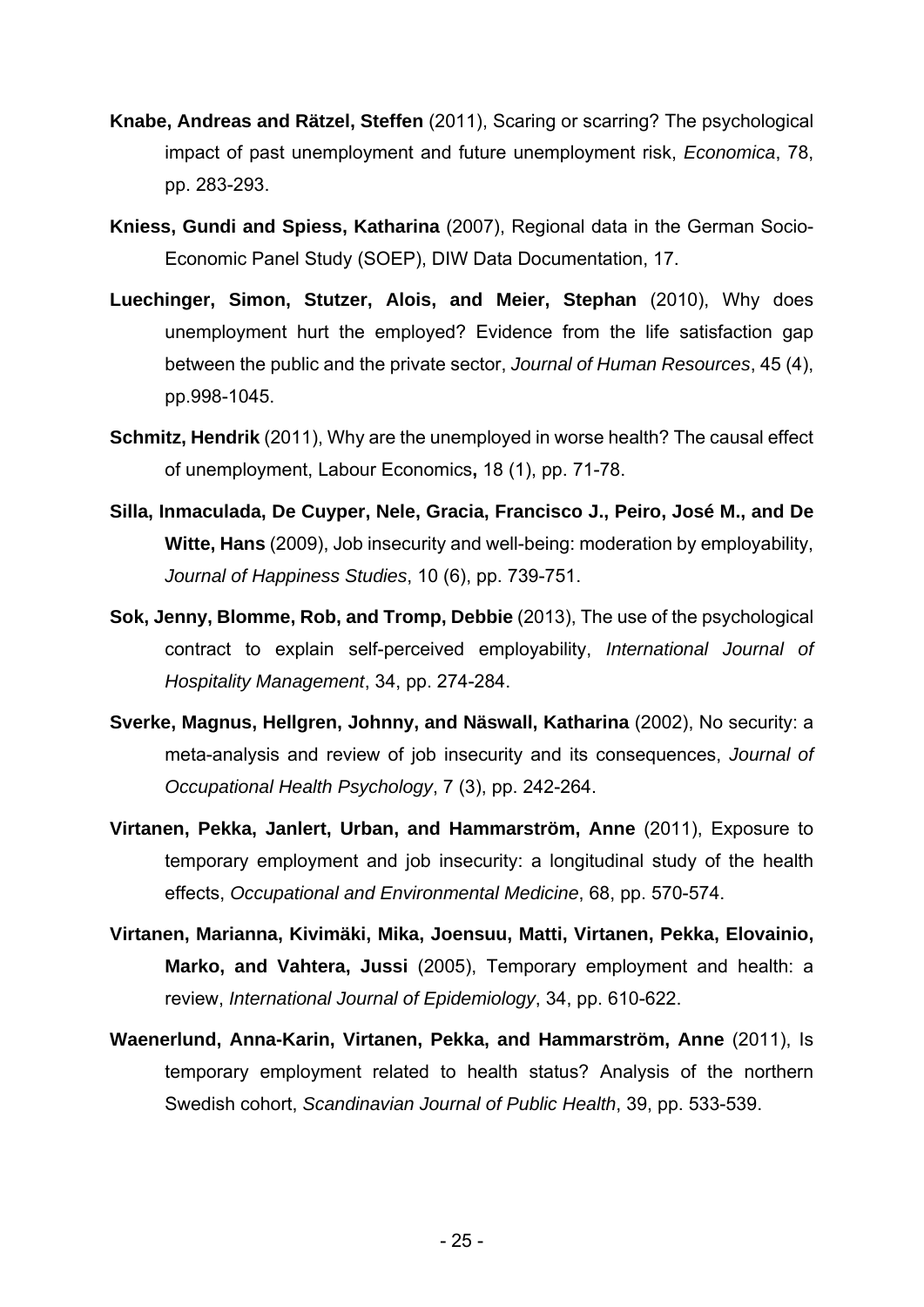- **Wagner, Gert G., Frick, Joachim R., and Schupp, Jürgen** (2007), The German Socio-Economic Panel Study (SOEP): scope, evolution and enhancements, *Schmollers Jahrbuch*, 127 (1), pp. 139-169.
- **Watson, David, Clark, Lee A., and Carey, Greg** (1988), Positive and negative affectivity and their relation to anxiety and depressive disorders, *Journal of Abnormal Psychology*, 97 (3), pp. 346-353.
- **Winkelmann, Liliana and Winkelmann, Rainer** (1998), Why are the unemployed so unhappy? Evidence from panel data, *Economica*, 65, pp. 1-15.
- **Ye, Jun, Cardon, Melissa S., and Rivera, Efrain** (2012), A mutuality perspective of psychological contracts regarding career development and job security, *Journal of Business Research*, 65, pp. 294-301.